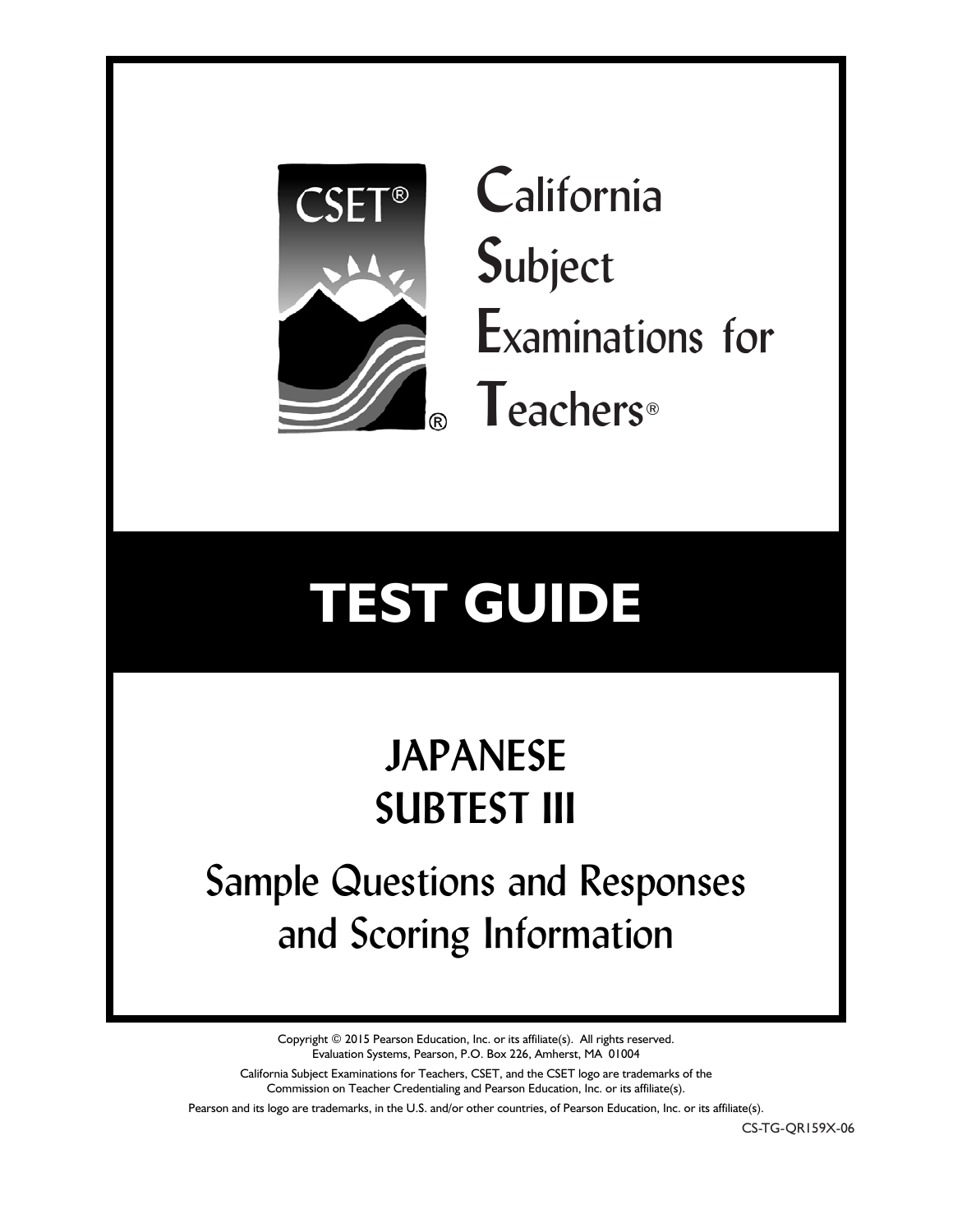## **Sample Test Questions for CSET: Japanese Subtest III**

Below is a set of multiple-choice questions and constructed-response questions that are similar to the questions you will see on Subtest III of CSET: Japanese. You are encouraged to respond to the questions without looking at the responses provided in the next section. Record your responses on a sheet of paper and compare them with the provided responses.

Please note that at the actual test administration, you will hear rather than read the passages for the listening comprehension questions.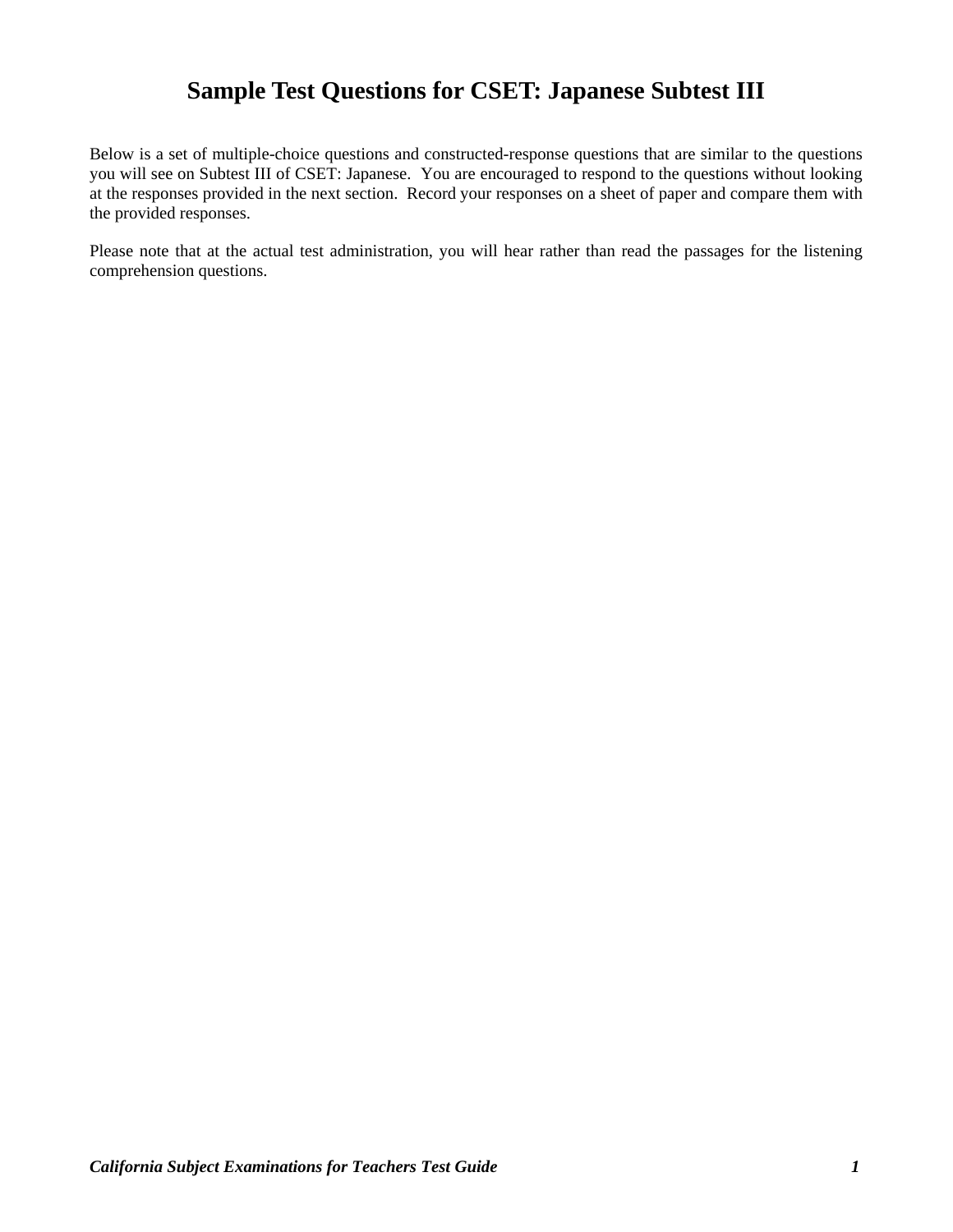## **GENERAL DIRECTIONS**

This portion of the test consists of six sections: (1) a listening comprehension section with multiple-choice questions, (2) a reading comprehension section with multiple-choice questions, (3) an oral expression section with a constructed-response assignment, (4) a listening comprehension section with a constructed-response assignment, (5) a reading comprehension section with a constructed-response assignment, and (6) a written expression section with constructed-response assignments. The directions for each section appear before that section.

For sections containing multiple-choice questions, read each question and answer choice carefully and choose the ONE best answer. Try to answer all questions. In general, if you have some knowledge about a question, it is better to try to answer it. You will NOT be penalized for guessing.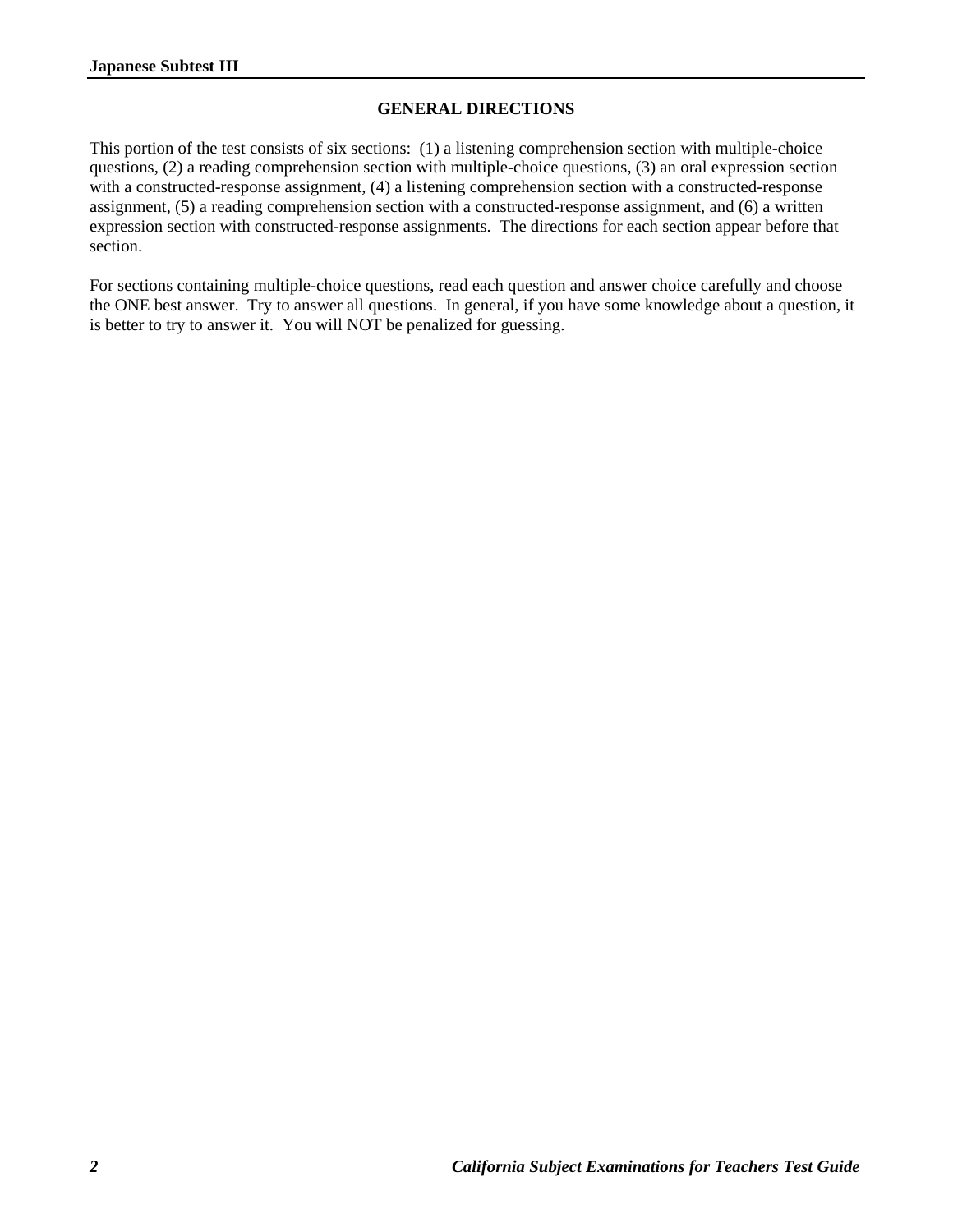## **DIRECTIONS FOR THE LISTENING COMPREHENSION MULTIPLE-CHOICE QUESTIONS**

This section of the test contains multiple-choice questions that involve listening to an audio recording. Listen carefully to the recording. Each excerpt will be followed by one or more multiple-choice questions. Each multiple-choice question has four answer choices. After listening to an excerpt, read each question and answer choice carefully and choose the ONE best answer. Excerpts will vary in length. Unless otherwise indicated, each listening passage will be read twice.

The first recorded excerpt will begin playing automatically once you advance to the next screen. There will be 20 seconds of silence at the beginning of each recording. During these 20 seconds, you should familiarize yourself with the test question(s) presented on the screen.

Once the audio begins, you will not be able to pause, stop, or replay it. Therefore, listen carefully, then answer the question(s) on the screen. Even if you are unsure of an answer, it is better to guess than not to answer a question at all. You will NOT be penalized for guessing.

**You will not be able to go back and review your answers to questions in this section of the test.** Once you move to the next question, you will not be able to go back to previous questions in this section. Therefore, be sure to select your answer carefully before you move to the next question. The next recorded excerpt will not begin playing until you advance to the next question.

Please be aware that the visual enhancements Normal Color Scheme  $\rightarrow$  and  $\overline{\phantom{a}}$  Small Font  $\overline{\phantom{a}}$  are NOT available during this section of the test. Please DO NOT use these features until you have completed all listening items and proceeded to the remaining sections of the test.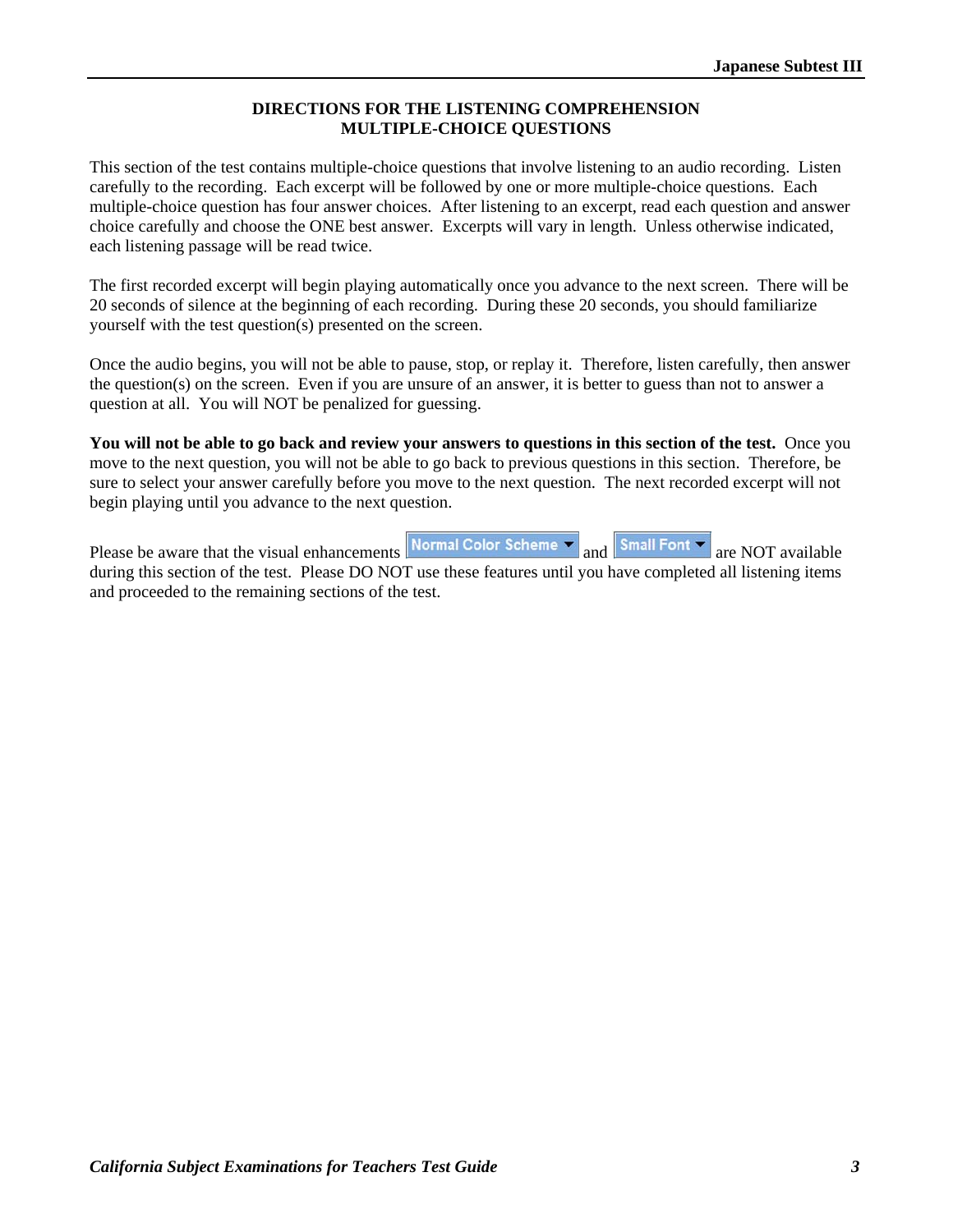#### **Listen carefully to the following conversation. You will hear it twice.**

 *(The examinee will hear:)* 

鈴木敦夫:いらっしゃい。おや? 小田さん!お久しぶり。最近見かけないね。

小田順子:ええ、うちの近くにスーパーができてね。それで、便利なもんで、そっちですま せちゃうの。

鈴木敦夫:ああ、そう。じゃあ、しょうがないか。で、今日はまたどうして?

小田順子:ちょっとこっちに用があって。

鈴木敦夫:そう。小田さんはもう大学卒業したの?

小田順子:ええ、今年卒業して、東京に戻るつもりなんです。

鈴木敦夫:それはおめでとう。ご両親も喜ぶだろうねえ。

小田順子:ええ。もう、4年近く離 れてるから、いつも寂しがって て…。

鈴木敦夫:そうだろうねえ。で、今日は、何にする?

小田順子:そのトマト、下さい。

**Now answer the two questions that follow.**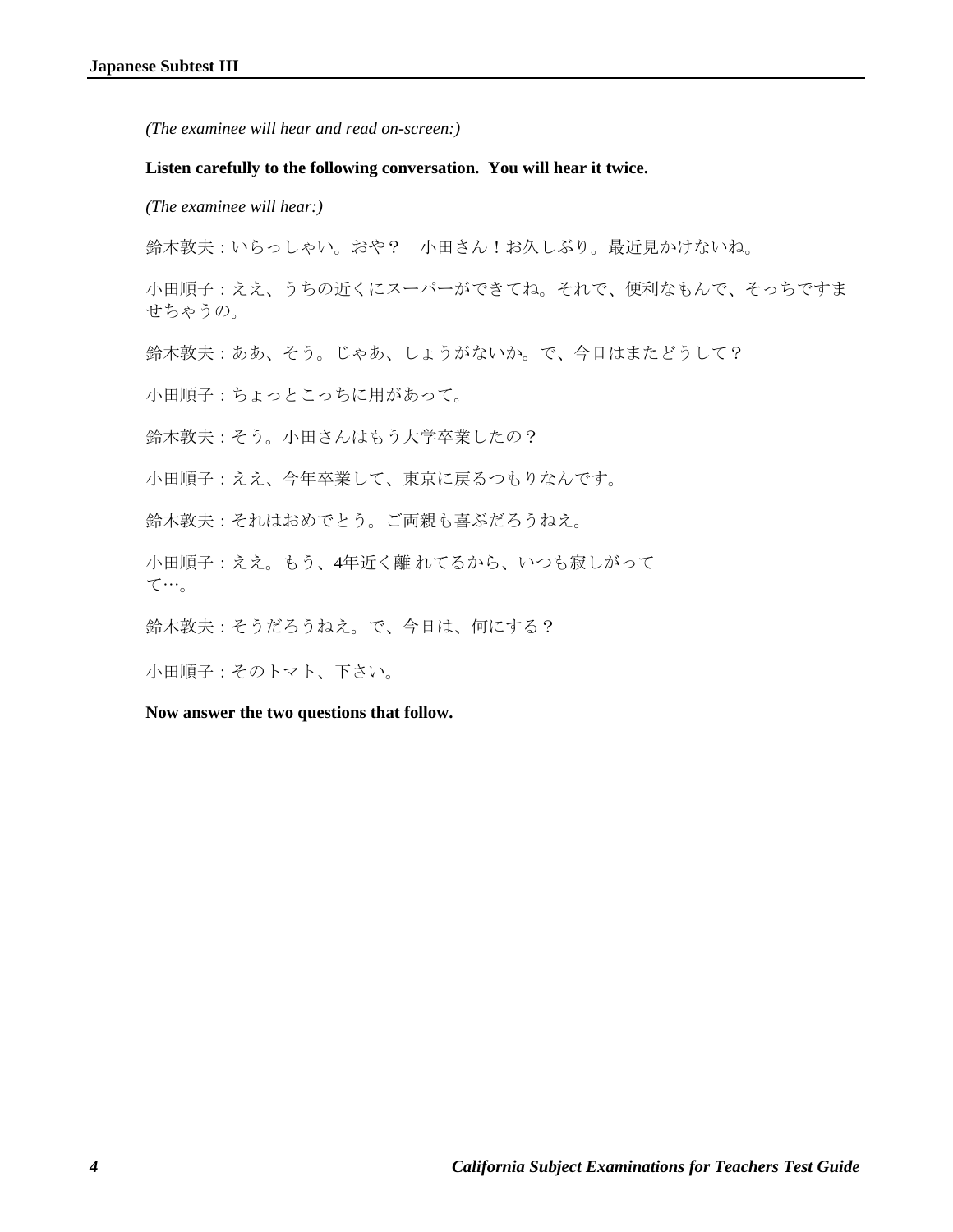*(The examinee will read on-screen:)* 

- 1. Where is this conversation most likely taking place?
	- A. on the street
	- B. at Mr. Suzuki's home
	- C. at Mr. Suzuki's market
	- D. at Ms. Oda's parents' home

 *(The examinee will read on-screen:)* 

- 2. Which of the following best explains why the two speakers have not seen each other recently?
	- A. Ms. Oda has been away visiting her parents in Tokyo.
	- B. Ms. Oda no longer lives in Mr. Suzuki's neighborhood.
	- C. Ms. Oda has been busy studying so she can graduate.
	- D. A new supermarket opened near Ms. Oda's house.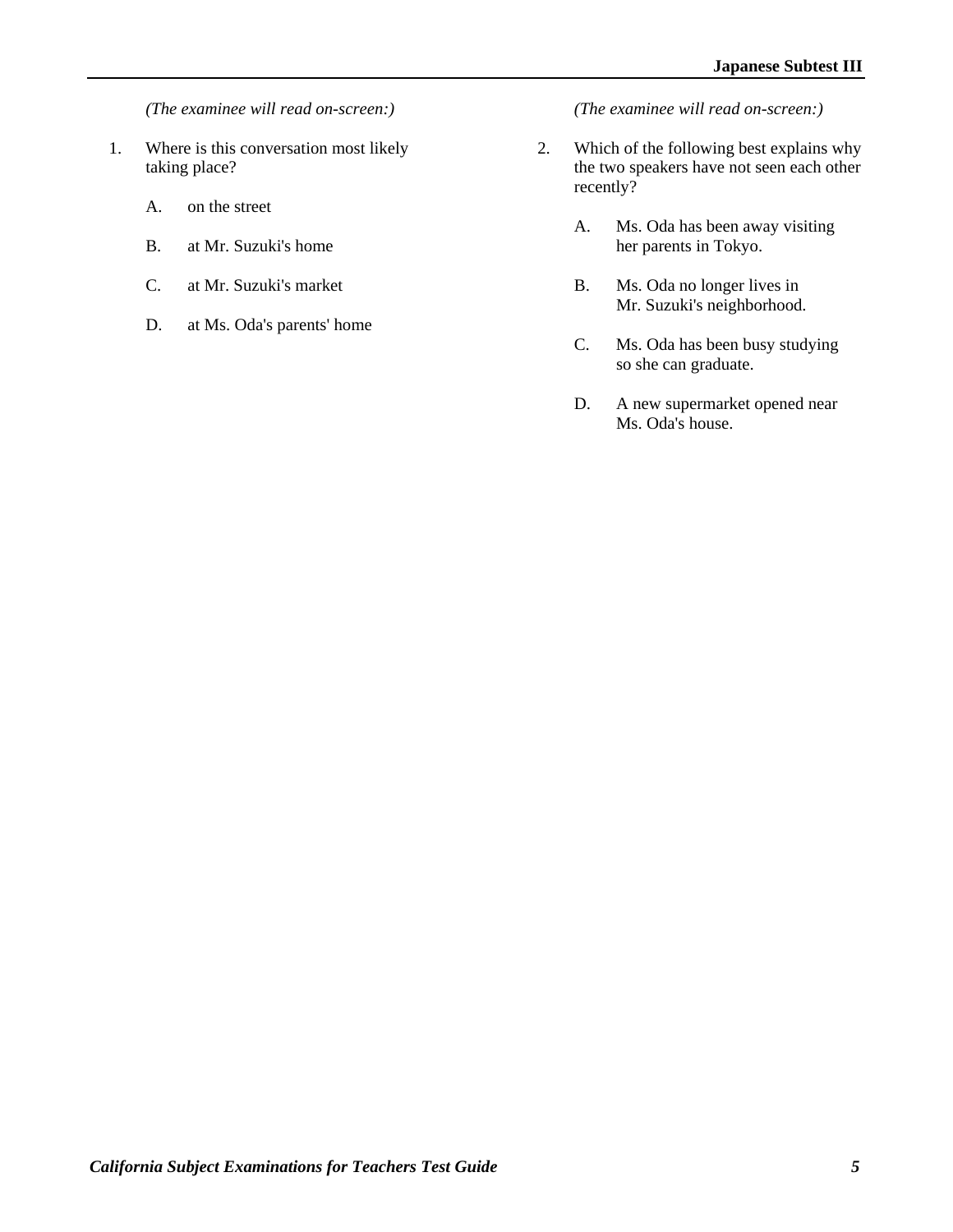## **DIRECTIONS FOR THE READING COMPREHENSION MULTIPLE-CHOICE QUESTIONS**

Each question in this section of the test is a multiple-choice question with four answer choices. Read each question and answer choice carefully and choose the ONE best answer.

Try to answer all questions. In general, if you have some knowledge about a question, it is better to try to answer it. You will NOT be penalized for guessing.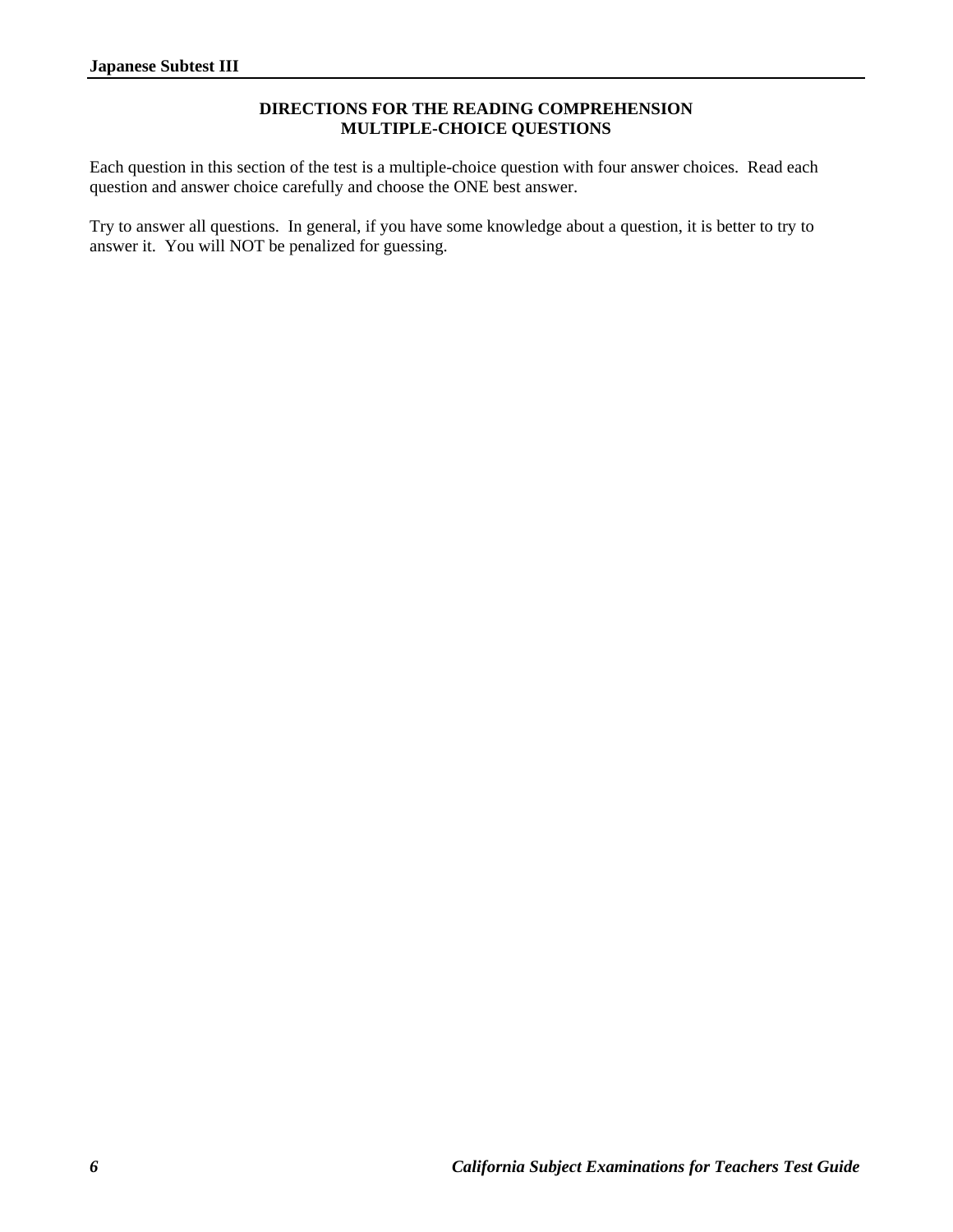## **Read the passage below; then answer the three questions that follow.**

昨日、東京都は東京高速道路の通行料金をこの4月から値上げすると発表しました。 ふつう 普通普通 車は100円の値上げで700円に、大型車は200円の値上げで1500円になるというもので、もしこ の案が実行されれば、東京高速道路は全国でもっとも高い高速道路となります。しかしなが ら、東京高速道路は多くの人が利用する道路だけに、反対する声も多く出ています。

値上げを決めた東京都は、「これ以上の赤字をつくらないためにも、値上げはさけられない」 としており、交渉には一切応じない意向です。東京在住の会社員の山本英弘さん(36)は、イン タビューで「値上げ?とんでもない!東京高速道路は、いつも混んでいるし、値段も高い。 もう使いたくないですね。」と答え、またタクシー運転手の川田昇(55)さんは「東京高速道路 が赤字とは信じられないよ。値上げの理由にしてるだけじゃないのか。」と怒りをおさえき れない様子でした。

高速道路 toll highway 交渉 negotiation 意何 intention

- 3. According to the passage, which of the following statements about raising the tolls for the Tokyo highway is true?
	- A. The tolls would go up by about 100 yen for cars of all sizes.
	- B. City officials claim that the increase in the tolls is unavoidable.
	- C. The toll increase will benefit the many users of the highway.
	- D. City officials are willing to negotiate the exact amount of the new tolls.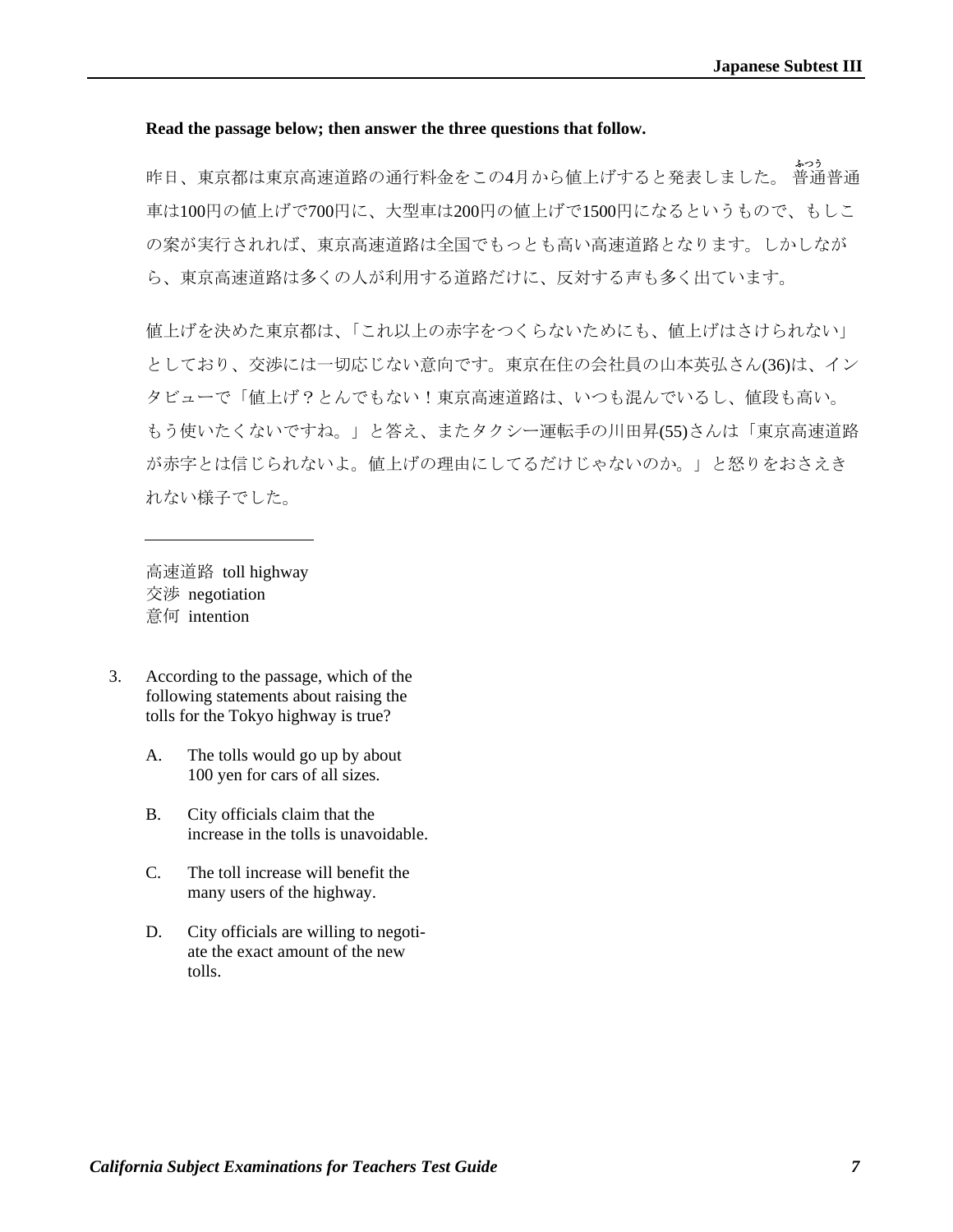- 4. The style of the passage suggests that it most likely was written as:
	- A. an editorial in a newspaper.
	- B. a letter to the editor.
	- C. a business news analysis.
	- D. a front-page newspaper article.
- 5. Information in the passage best supports which of the following assertions?
	- A. Many people are opposed to the proposal to increase the tolls.
	- B. The Tokyo Highway is currently very inexpensive to use.
	- C. The Tokyo Highway budget is large enough at the present time.
	- D. The Tokyo Highway will be the best maintained highway in the country.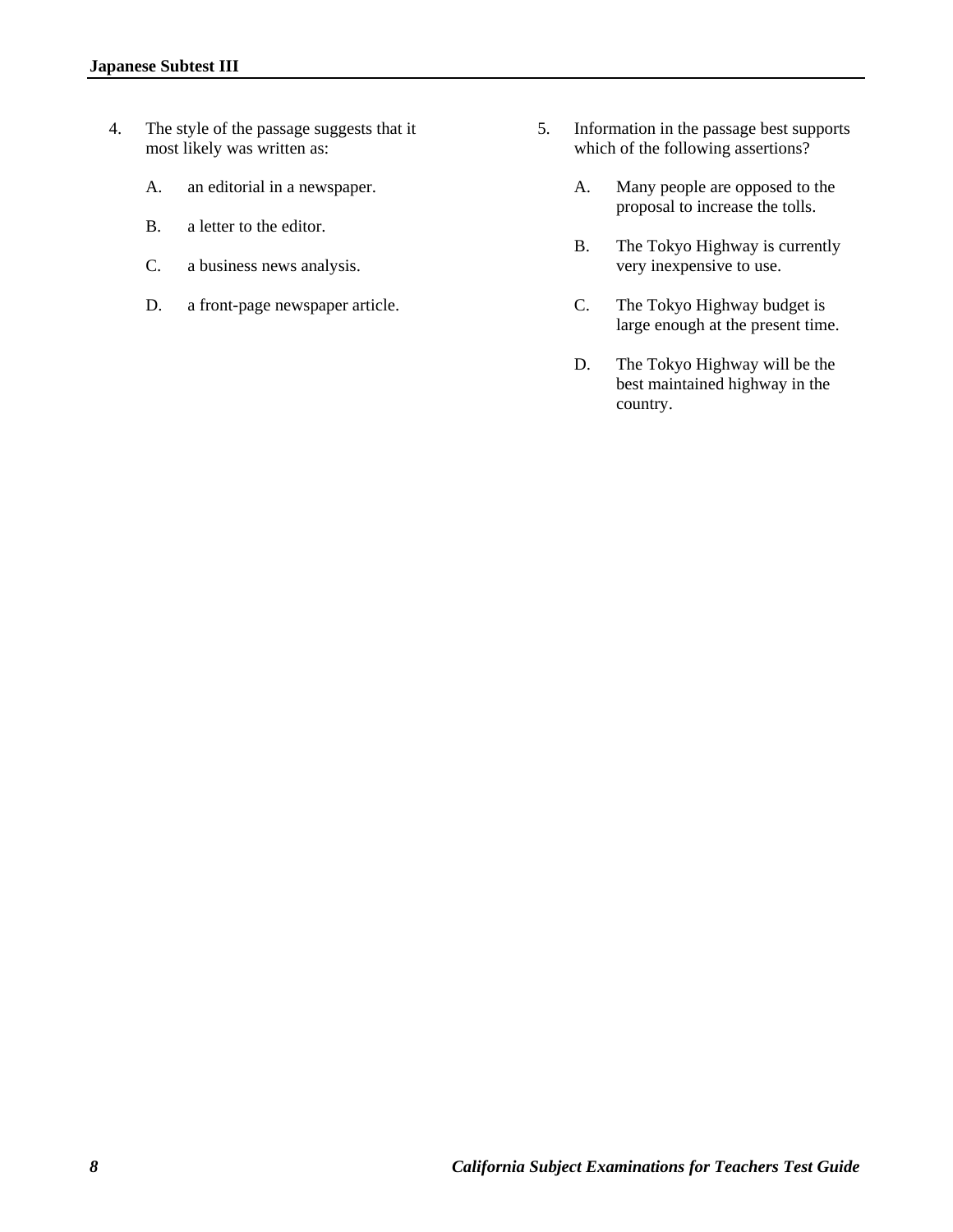#### **DIRECTIONS FOR THE ORAL EXPRESSION CONSTRUCTED-RESPONSE ASSIGNMENTS**

For this section of the test, you will record spoken responses to two assignments presented on-screen. You must respond to the assignments in the target language.

At the conclusion of these directions, the test will automatically advance and the first speaking assignment will be presented on the next screen. You will have two minutes to review the assignment and consider your response. You will be notified when the two minutes is complete. Then watch the screen as the test advances and the first recording box is presented. **You will have two minutes to record your response.** Do NOT begin speaking until the screen advances and you see a Recorded Answer box presented on-screen. A sample of the Recorded Answer box appears below.

| Recorded Answer                           |
|-------------------------------------------|
| Current Status:<br>112 seconds remaining. |
|                                           |

Monitor your recording time by referring to the Recorded Answer box. The time in the Recorded Answer box will count down from 120 seconds (2 minutes) and the status bar will fill as your recording time progresses.

When the two minutes is completed, the current status on the Recorded Answer box will change to "completed," indicating the conclusion of the first speaking assignment. You will automatically be advanced to the next screen, where the second assignment will be presented. If you finish your response before the end of the two minutes, you may advance to the second assignment by clicking the **Next** button. If you advance to the second assignment with recording time remaining, you will NOT be able to return to the first assignment.

Your responses will be evaluated based on the following criteria.

**PURPOSE:** the extent to which the response addresses the constructed-response assignment's charge in relation to relevant CSET subject matter requirements

**SUBJECT MATTER KNOWLEDGE:** the application of accurate subject matter knowledge as described in the relevant CSET subject matter requirements

**SUPPORT:** the appropriateness and quality of the supporting evidence in relation to relevant CSET subject matter requirements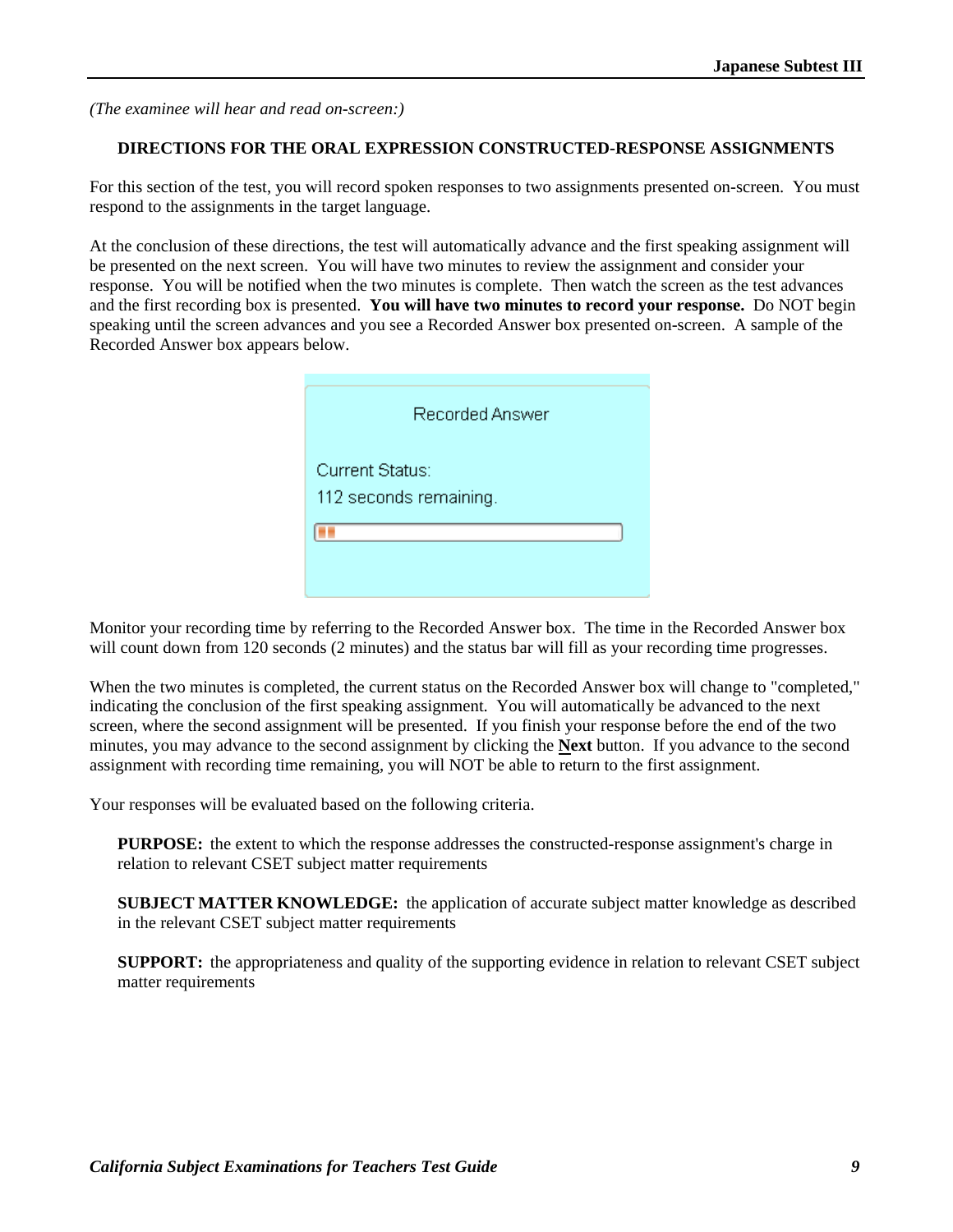## *Relevant Subject Matter Requirements*

- Construct connected oral discourse that communicates a message effectively.
- Construct connected oral discourse that demonstrates a wide range of vocabulary.
- Construct connected oral discourse that demonstrates idiomatic expressions.
- Construct connected oral discourse that demonstrates linguistic structures.

You may use the erasable notebooklet provided to make notes; however, **you will be scored only on the recorded responses**.You will have only **ONE** opportunity to record your response to each assignment. Be sure that your microphone is in a downward position near your mouth before you begin speaking.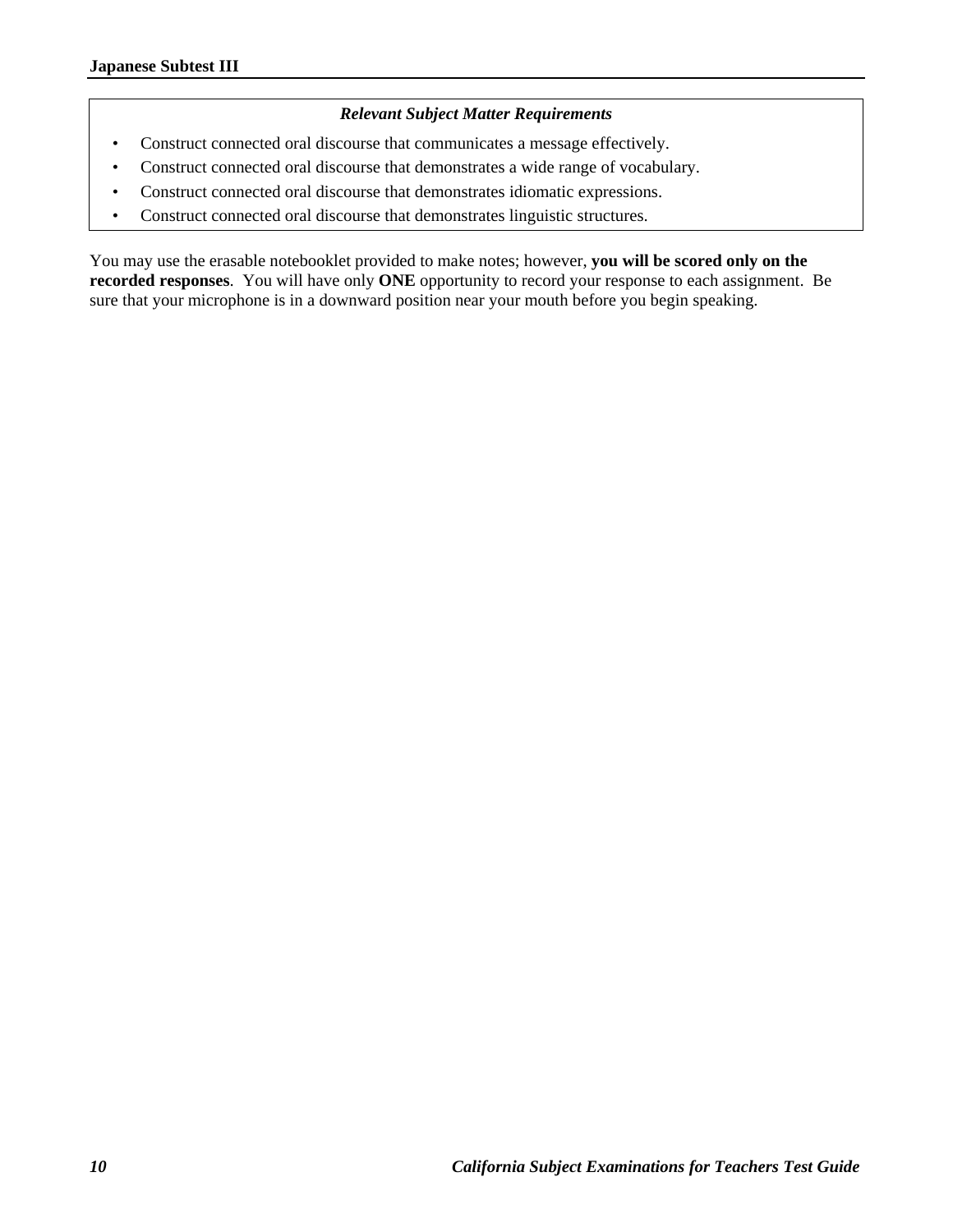6. **Read the assignment below. You will have 2 minutes to review this assignment and consider your response, and then 2 minutes to record your final response. You will be told when the review time is over and the recording is about to begin. Begin reading the assignment and considering your response now.** 

#### *(The examinee read on-screen:)*

Imagine that a friend from Japan has been offered a job in a city near where you live, and asks your opinion on the pros and cons of living and working in your area. Speaking in Japanese, discuss the advantages and disadvantages of living and working in your area. In your response you may include, but are not limited to, the following topics:

- a brief description of some of the important features of the area in which you live (for example, climate, natural features, distribution of people, mix of population, regional differences within the state, cultural amenities, educational and medical facilities, recreational and entertainment options); and
- an analysis of the advantages and disadvantages of living and working in your area.

 *(The examinee will have two minutes to study the assignment above; then two minutes to respond.)*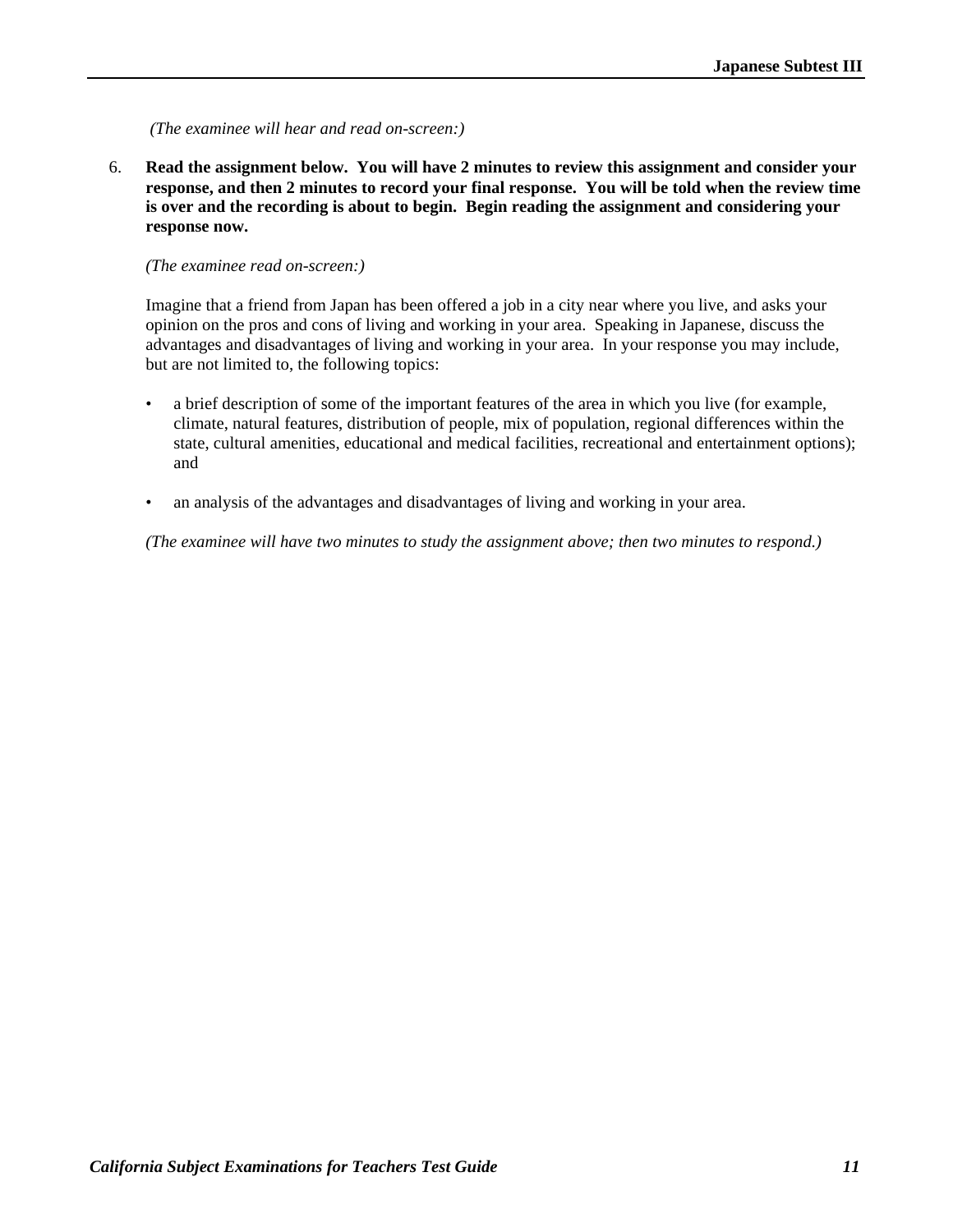7. **Read the assignment below. You will have 2 minutes to review this assignment and consider your response, and then 2 minutes to record your final response. You will be told when the review time is over and the recording is about to begin. Begin reading the assignment and considering your response now.** 

*(The examinee read on-screen:)*

Imagine that you are attending a summer institute at a university in Japan. You are asked to speak to a group of students about your previous college experiences. Speaking in Japanese, describe a college or university you have attended. In your response you may include, but are not limited to, the following topics:

- a description of a college or university you have attended;
- an explanation of why you chose to attend that college or university;
- an analysis of what you liked and disliked about the college or university; and
- a discussion of why you would or would not recommend that school to others.

 *(The examinee will have two minutes to study the assignment above; then two minutes to respond.)*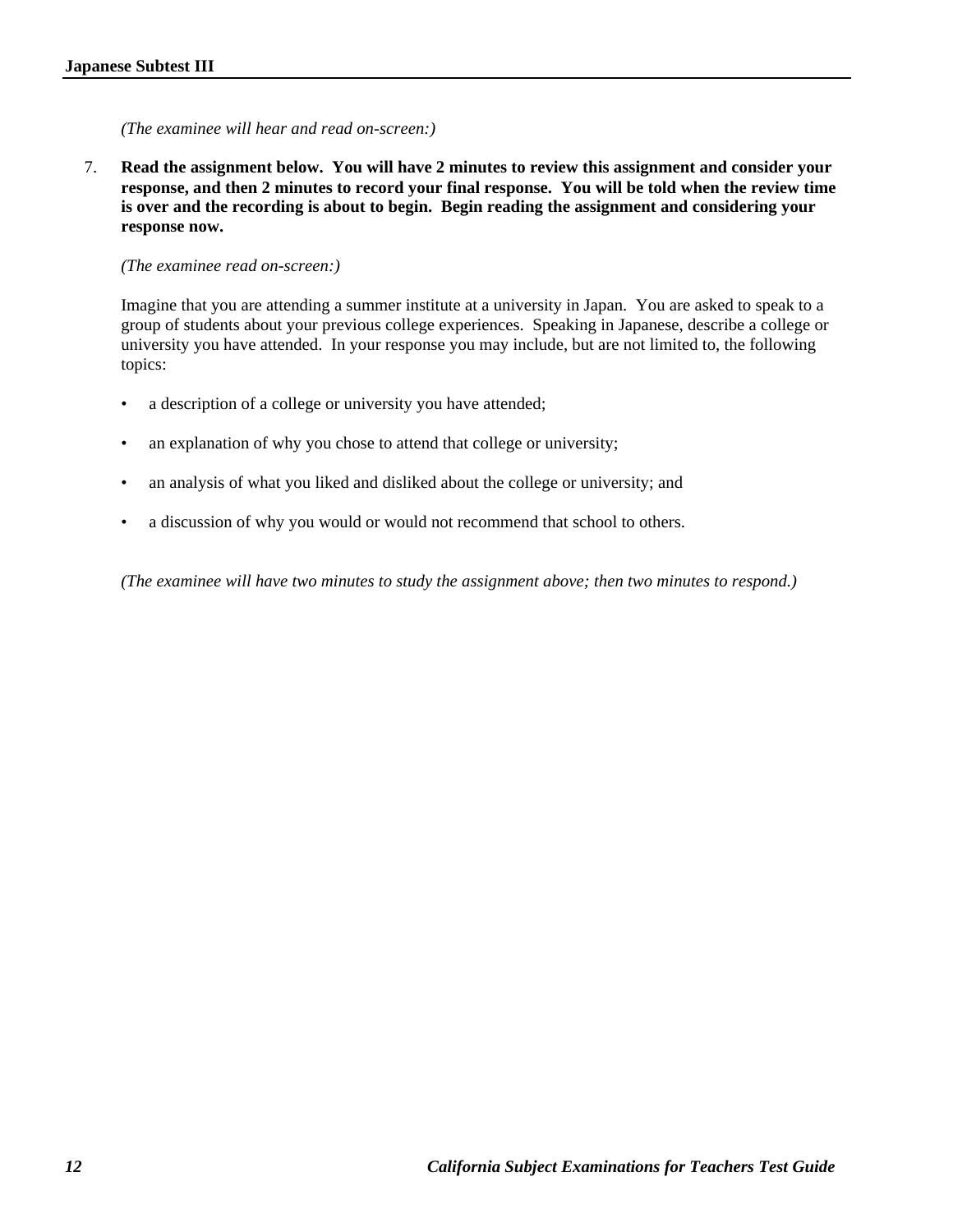## **DIRECTIONS FOR THE LISTENING COMPREHENSION CONSTRUCTED-RESPONSE ASSIGNMENT**

This section of the test consists of a listening comprehension assignment. You will listen to an audio recording of a passage. The listening passage will be read twice. After you have heard the passage twice, you will respond in writing to the assignment presented. This should be your original work, written in your own words, and not copied or paraphrased from some other work.

**Your response may be written in either English or the target language.** You may use the erasable notebooklet to make notes, write an outline, or otherwise prepare your response.If you choose to respond in English, type your response in the response box presented on-screen. If you choose to respond in the target language, your final response must be written on the response sheet provided. Please label your response sheet with the appropriate Assignment number (e.g., "Assignment 8"). Your response sheet must be scanned using the scanner provided at your workstation.

#### **Instructions for scanning your response sheet are available by clicking the "Scanning Help" button at the top of the screen.**

Your response to the listening comprehension assignment in this section will be evaluated based on the following criteria.

**PURPOSE:** the extent to which the response addresses the constructed-response assignment's charge in relation to relevant CSET subject matter requirements

**SUBJECT MATTER KNOWLEDGE:** the application of accurate subject matter knowledge as described in the relevant CSET subject matter requirements

**SUPPORT:** the appropriateness and quality of the supporting evidence in relation to relevant CSET subject matter requirements

## *Relevant Subject Matter Requirements*

- Demonstrate an understanding of the main ideas and significant details of oral messages in a variety of authentic contexts.
- Make deductive and inductive inferences based on information contained in oral messages.
- Analyze and evaluate oral messages in relation to their purpose, context, and point of view.

Any time spent responding to the assignment, including scanning the response sheet(s), is part of your testing time. Monitor your time carefully. When your testing time expires, a pop-up message will appear on-screen indicating the conclusion of your test session. Only response sheets that are scanned before you end your test or before time has expired will be scored. Any response sheet that is not scanned before testing ends will NOT be scored.

Please be aware that the visual enhancements Normal Color Scheme  $\overline{\bullet}$  and  $\overline{\bullet}$  Small Font  $\overline{\bullet}$  are NOT available during this section of the test. Please DO NOT use these features until you have completed all listening items and proceeded to the remaining sections of the test.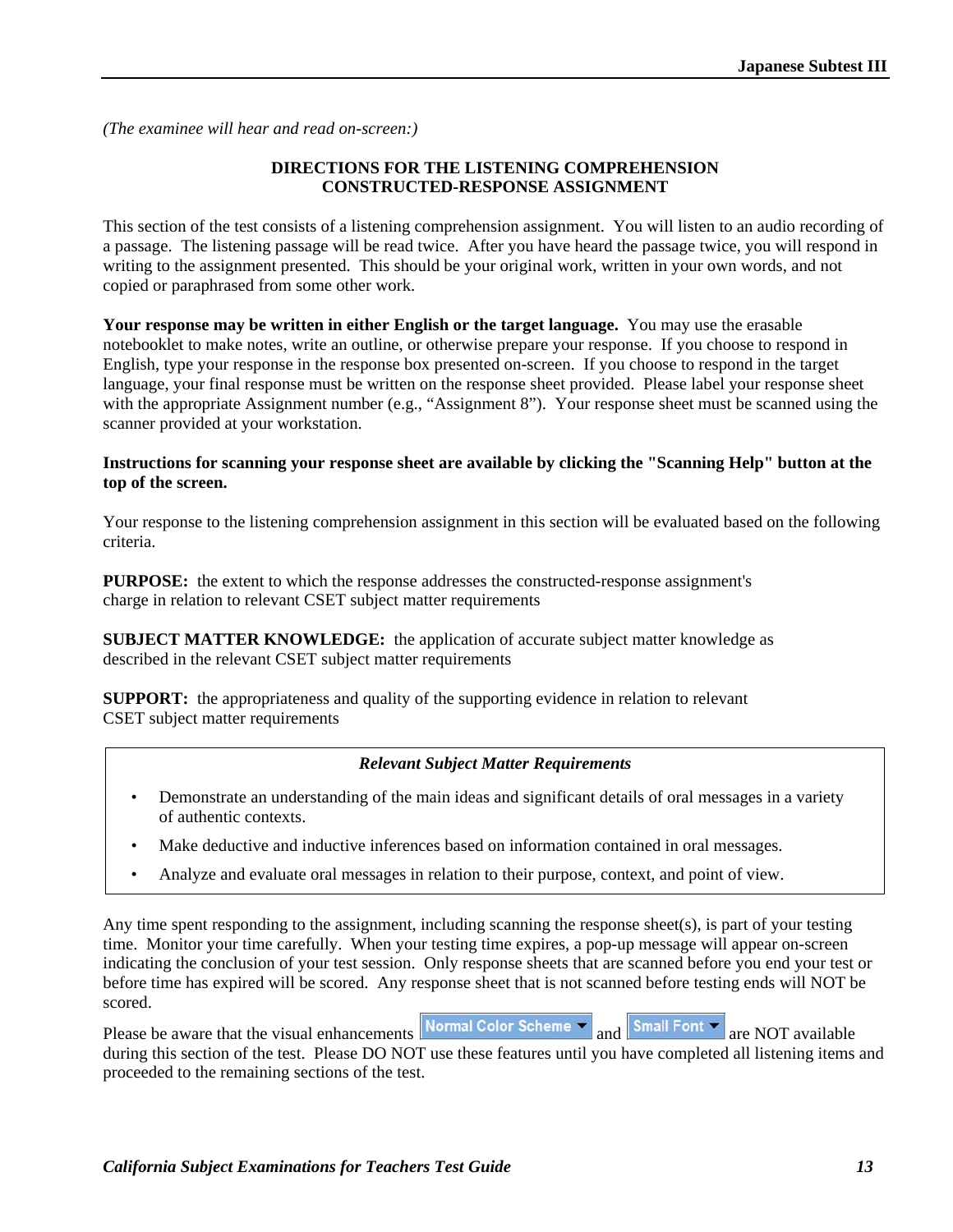*(The examinee will read on-screen:)* 

- 8. Write a response, in either Japanese or English, in which you:
	- discuss the situation that led to the conversation between the speakers; and
	- identify a concern communicated by the male speaker regarding the situation.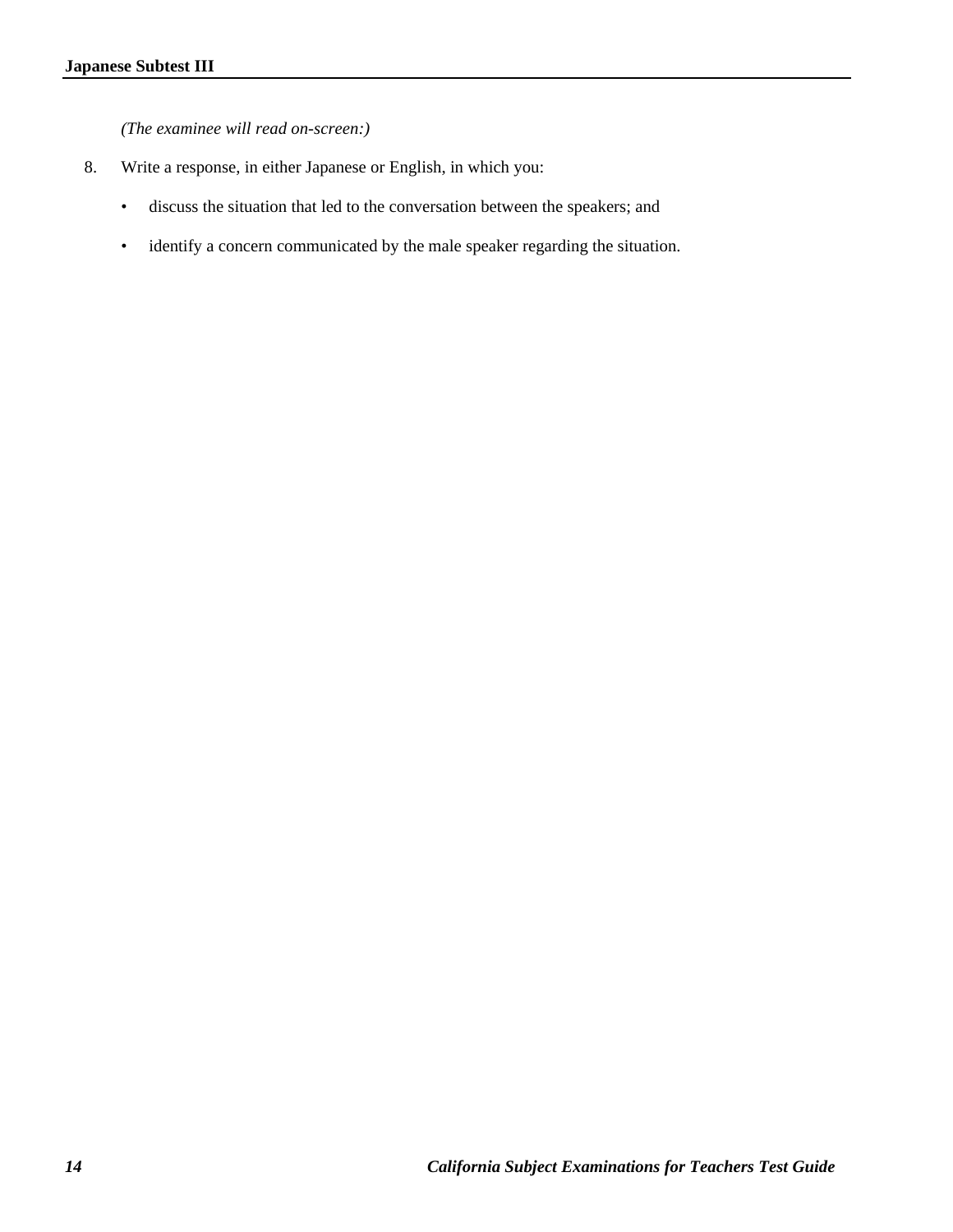*(The examinee will hear:)* 

**(male):** すみません。山本よしえの夫ですが。

**(female):** あ、山本さんのご主人ですね。おめでとうございます。さきほど産まれましたよ。元 気な女の子ですよ。

**(male):** えー、生まれたんですね!どこですか。

**(female):** もうすぐお部屋に戻られますので少々お待ち下さい。

**(male):** そうかぁ、よかった。で、妻の具合は・・・。

**(female):** お産は順調でした。もちろん、まだゆっくりする必要がありますけど、とても元気で いらっしゃいますよ。

**(male):** そうですか、仕事で出張していたもので、一緒にいてあげられなかったんです。長野 から車をすっ飛ばしてきたんですけど、間に合わなかったんです。

**(female):** そんなにがっかりしないでください。そういう方は他にも沢山いらっしゃいますよ。 大切なのは、これからですよ。じゃ、お父さんもそろそろお部屋の方に行かれますか。

**(male):** お父さん?あ、僕のことか。

**(female):** (笑い) お部屋は818号室です。あちらのエレベーターからいらして下さい。

**(male):** はい、じゃ、行ってきます。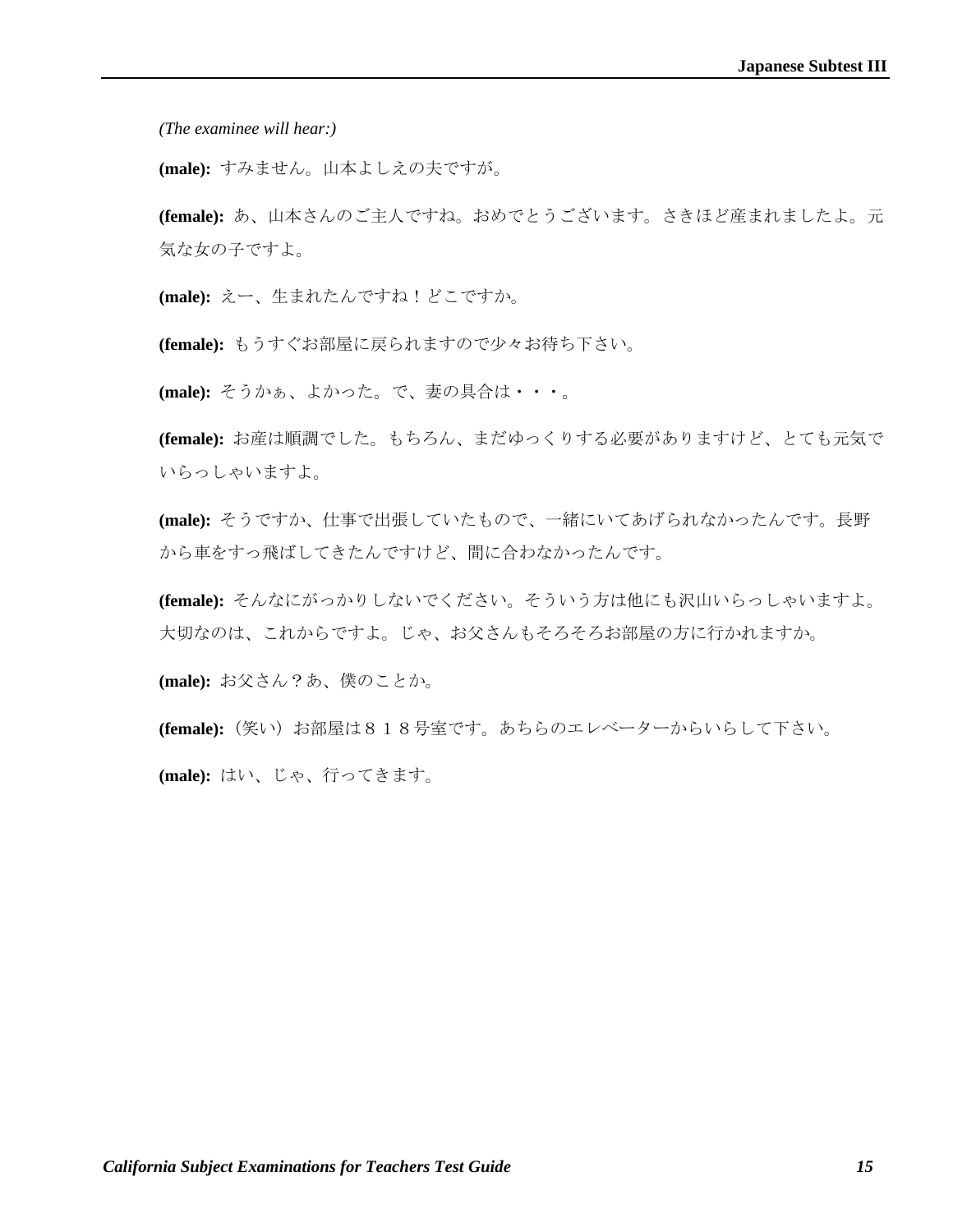## **DIRECTIONS FOR THE READING COMPREHENSION CONSTRUCTED-RESPONSE ASSIGNMENT**

For the constructed-response assignment in this section, you are to prepare a written response.

**Your response may be written in either English or the target language.** Read the assignment carefully before you begin to write. Think about how you will organize what you plan to write. You may use the erasable notebooklet to make notes, write an outline, or otherwise prepare your response.If you choose to respond in English, type your response in the response box presented on-screen. If you choose to respond in the target language, your final response must be written on the response sheet provided. Please label your response sheet with the appropriate Assignment number (e.g., "Assignment 9"). Your response sheet must be scanned using the scanner provided at your workstation.

## **Instructions for scanning your response sheet are available by clicking the "Scanning Help" button at the top of the screen.**

Your response will be evaluated based on the following criteria.

**PURPOSE:** the extent to which the response addresses the constructed-response assignment's charge in relation to relevant CSET subject matter requirements

**SUBJECT MATTER KNOWLEDGE:** the application of accurate subject matter knowledge as described in the relevant CSET subject matter requirements

**SUPPORT:** the appropriateness and quality of the supporting evidence in relation to relevant CSET subject matter requirements

## *Relevant Subject Matter Requirements*

- Demonstrate an understanding of the main ideas and significant details of written texts.
- Make deductive and inductive inferences based on information contained in written texts.
- Apply critical reasoning skills to written texts.

The assignment is intended to assess subject matter knowledge and skills, not writing ability. Your response, however, must be communicated clearly enough to permit a valid judgment of your knowledge and skills. Your response should be written for an audience of educators in the field and may be written in either the target language or English.

Your response should be your original work, written in your own words, and not copied or paraphrased from some other work. You may not use any reference materials during the test. Remember to review your work and make any changes you think will improve your response.

Any time spent responding to the assignment, including scanning the response sheet(s), is part of your testing time. Monitor your time carefully. When your testing time expires, a pop-up message will appear on-screen indicating the conclusion of your test session. Only response sheets that are scanned before you end your test or before time has expired will be scored. Any response sheet that is not scanned before testing ends will NOT be scored.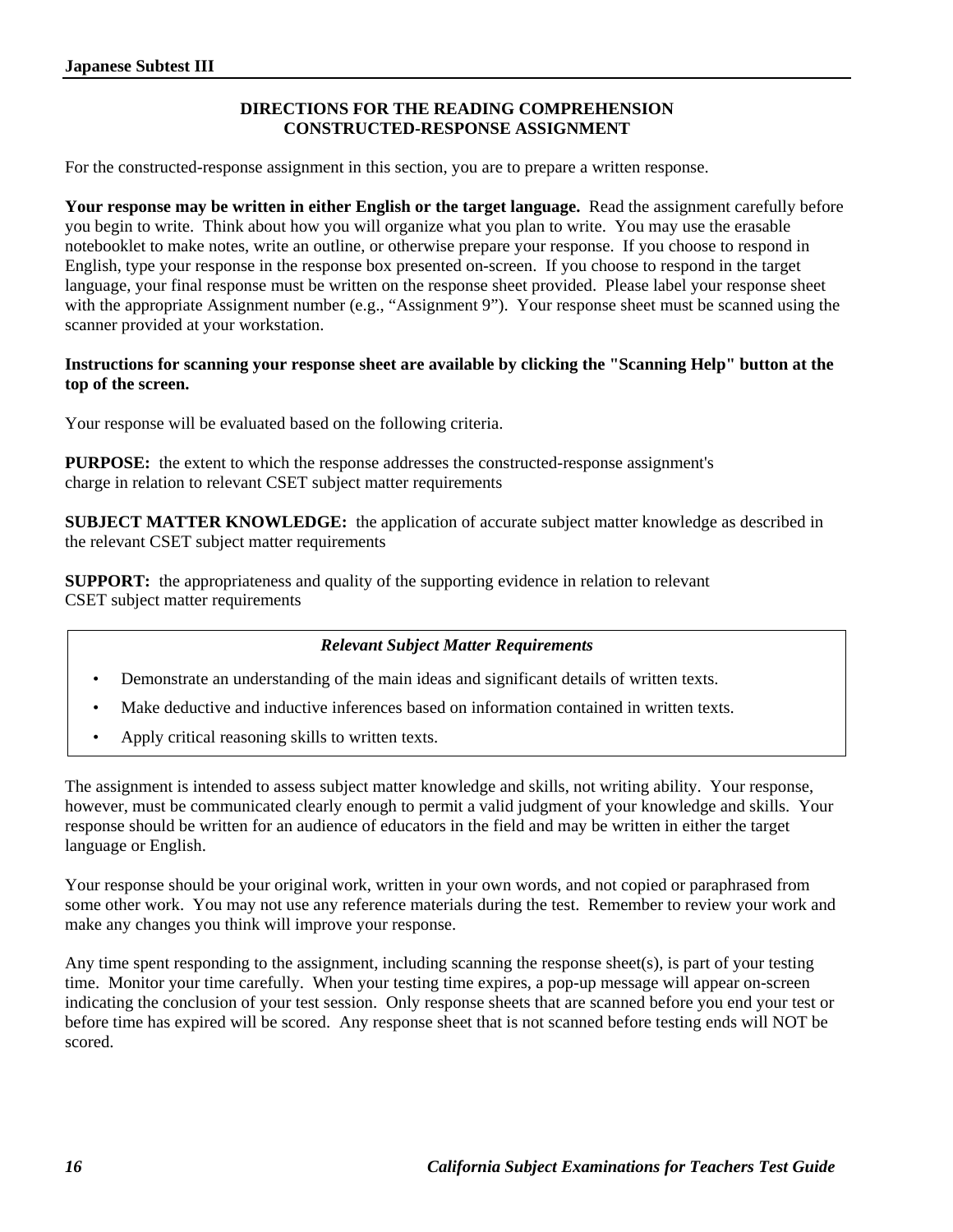## 9. **Read the passage below; then complete the exercise that follows.**

メニューを開く。ゾッ。血が引く。頭の中が真っ白になる。

真向かいに すわ 坐った先生が、「どうかしたの?」とお訊きになる。私は あお 蒼ざめていたかもしれ ない。顔が 強張っていたかもしれない。「このメニュー、料理の値段が書いてないんです」 こわば 「え、僕のには書いてあるよ。」

私は、大学院在学中に、学業のかたわら美術評論などをぼちぼち ほんやく 翻訳しはじめた。あれは単 行本の翻訳の二冊目を出したあとだったろうか。それまでも、エッセイであれ、短編小説であ れ、原文に分からない かしょ 箇所があれば電話で たず 尋ねたり、お宅にうかがってまとめて質問したり、 先生にはさんざんお世話になったので、この際お礼をしようと意気込んで、フレンチ・レスト ランでの食事にお誘いしたのだ。さすがにディナーは荷が重いから、ランチ。青山にある一戸 建ての しょうしゃ 瀟洒 な店で、予約するだけでも、入るだけでもドキドキだったのに、開いたメニュー に値段がない!

事情はすぐに判明した。そのお店では、客が男女の二人連れならば、食事代を払うのは当然男 性と決め込み、値段入りの男性用と値段抜きの女性用の二種類のメニューを用意しているのだ った。あわててメニューを交換した私に先生はおっしゃった。「カズコ、心配しなくていい、 足りなかったら僕が払うからね。

強張る to stiffen 瀟洒 elegant, refined

Write a response, in either Japanese or English, in which you:

- summarize the situation described by the writer;
- describe the feelings the writer experienced in the situation; and
- identify one characteristic of the place in which the situation occurred.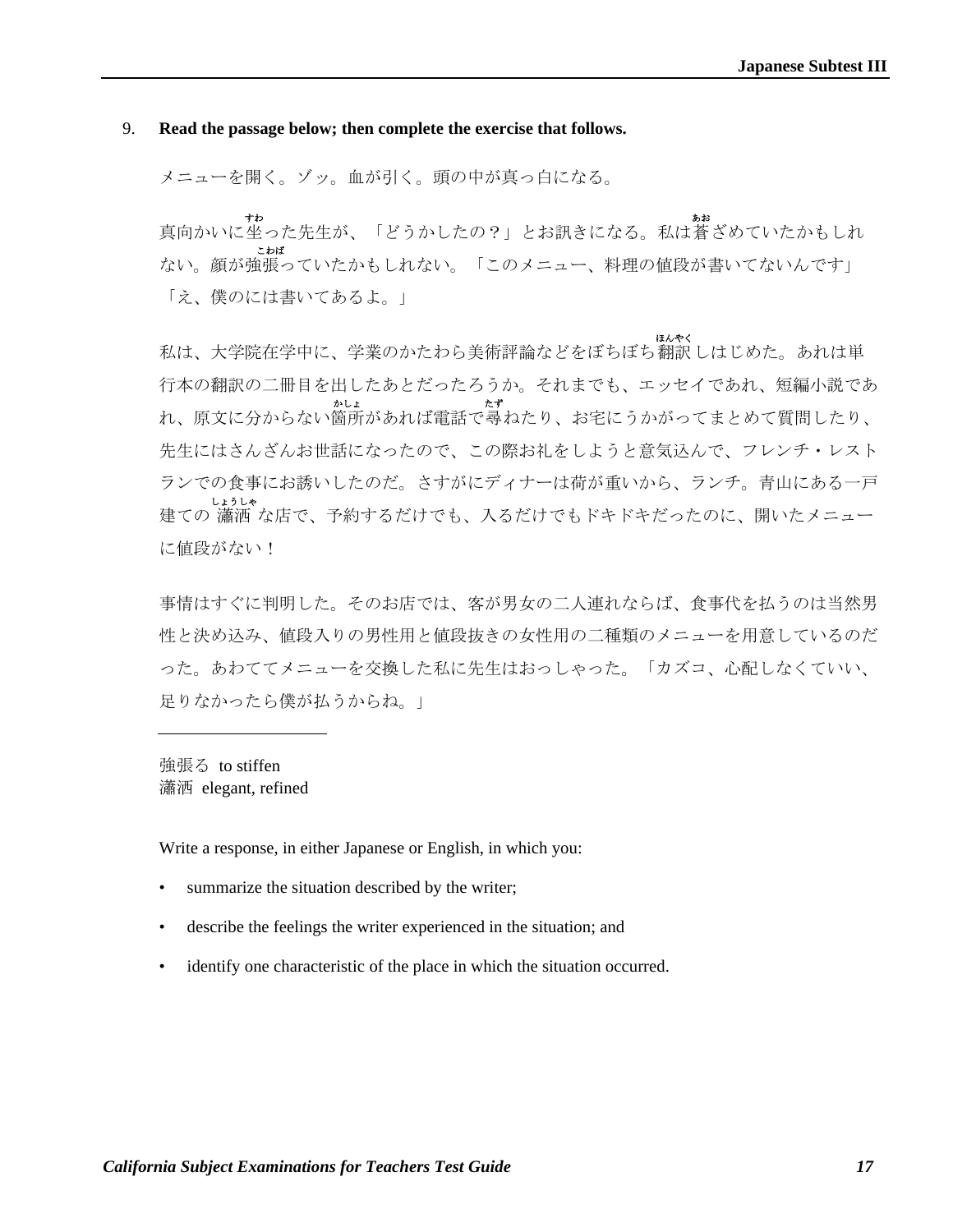## **DIRECTIONS FOR THE WRITTEN EXPRESSION CONSTRUCTED-RESPONSE ASSIGNMENTS**

For each constructed-response assignment in this section, you are to prepare a written response **in the target language**.

Read each assignment carefully before you begin to write. Think about how you will organize what you plan to write. You may use the erasable notebooklet to make notes, write an outline, or otherwise prepare your responses. **However, your final responses must be written on the response sheets provided (one for Assignment 10 and two for Assignment 11).** Please label your response sheets with the appropriate Assignment numbers (e.g., "Assignment 10" and "Assignment 11"). Your response sheets must be scanned using the scanner provided at your workstation.

**Instructions for scanning your response sheets are available by clicking the "Scanning Help" button at the top of the screen.** 

For **Assignment 10**, your response will be evaluated based on the following criteria.

**PURPOSE:** the extent to which the response addresses the constructed-response assignment's charge in relation to relevant CSET subject matter requirements

**SUBJECT MATTER KNOWLEDGE:** the application of accurate subject matter knowledge as described in the relevant CSET subject matter requirements

**SUPPORT:** the appropriateness and quality of the supporting evidence in relation to relevant CSET subject matter requirements

For **Assignment 11**, your response will be evaluated based on the following criteria.

**PURPOSE:** the extent to which the response addresses the constructed-response assignment's charge in relation to relevant CSET subject matter requirements

**SUBJECT MATTER KNOWLEDGE:** the application of accurate subject matter knowledge as described in the relevant CSET subject matter requirements

**SUPPORT:** the appropriateness and quality of the supporting evidence in relation to relevant CSET subject matter requirements

**DEPTH AND BREADTH OF UNDERSTANDING:** the degree to which the response demonstrates understanding of the relevant CSET subject matter requirements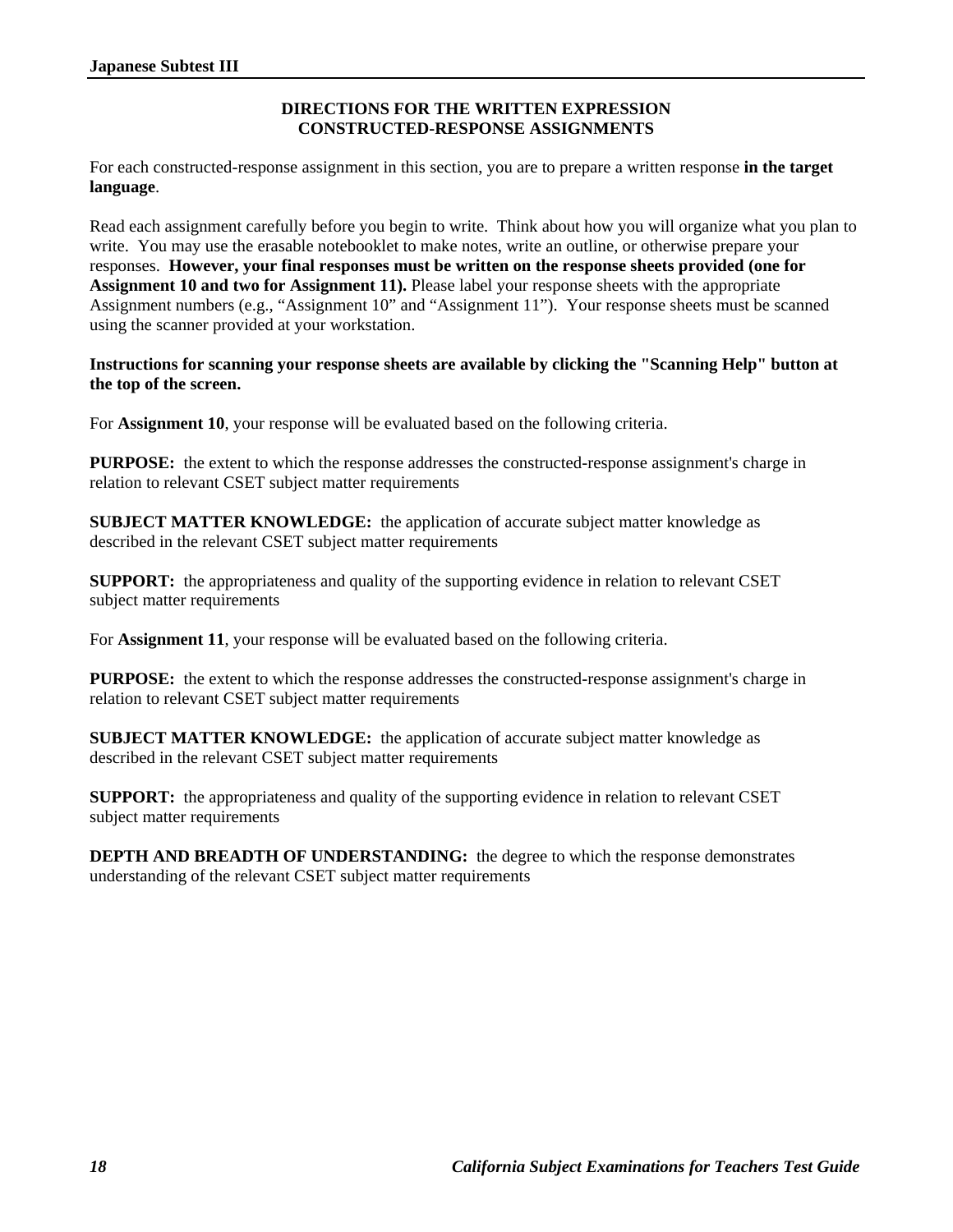#### *Relevant Subject Matter Requirements*

- Compose a well-organized passage in the target language employing styles and levels of diction appropriate for a given audience.
- Compose a well-organized passage in the target language employing styles and levels of diction appropriate for a given purpose.
- Compose a well-organized passage in the target language employing styles and levels of diction appropriate for a given occasion.
- Compose a well-organized passage in the target language demonstrating command of a wide range of vocabulary.
- Compose a well-organized passage in the target language demonstrating command of idiomatic expressions.
- Compose a well-organized passage in the target language demonstrating command of linguistic structures.

Your responses should be your original work, written in your own words, and not copied or paraphrased from some other work. You may not use any reference materials during the test. Remember to review your work and make any changes you think will improve your responses. Your responses should be written for an audience of educators and must be written in the target language.

Any time spent responding to the assignment, including scanning the response sheet(s), is part of your testing time. Monitor your time carefully. When your testing time expires, a pop-up message will appear on-screen indicating the conclusion of your test session. Only response sheets that are scanned before you end your test or before time has expired will be scored. Any response sheet that is not scanned before testing ends will NOT be scored.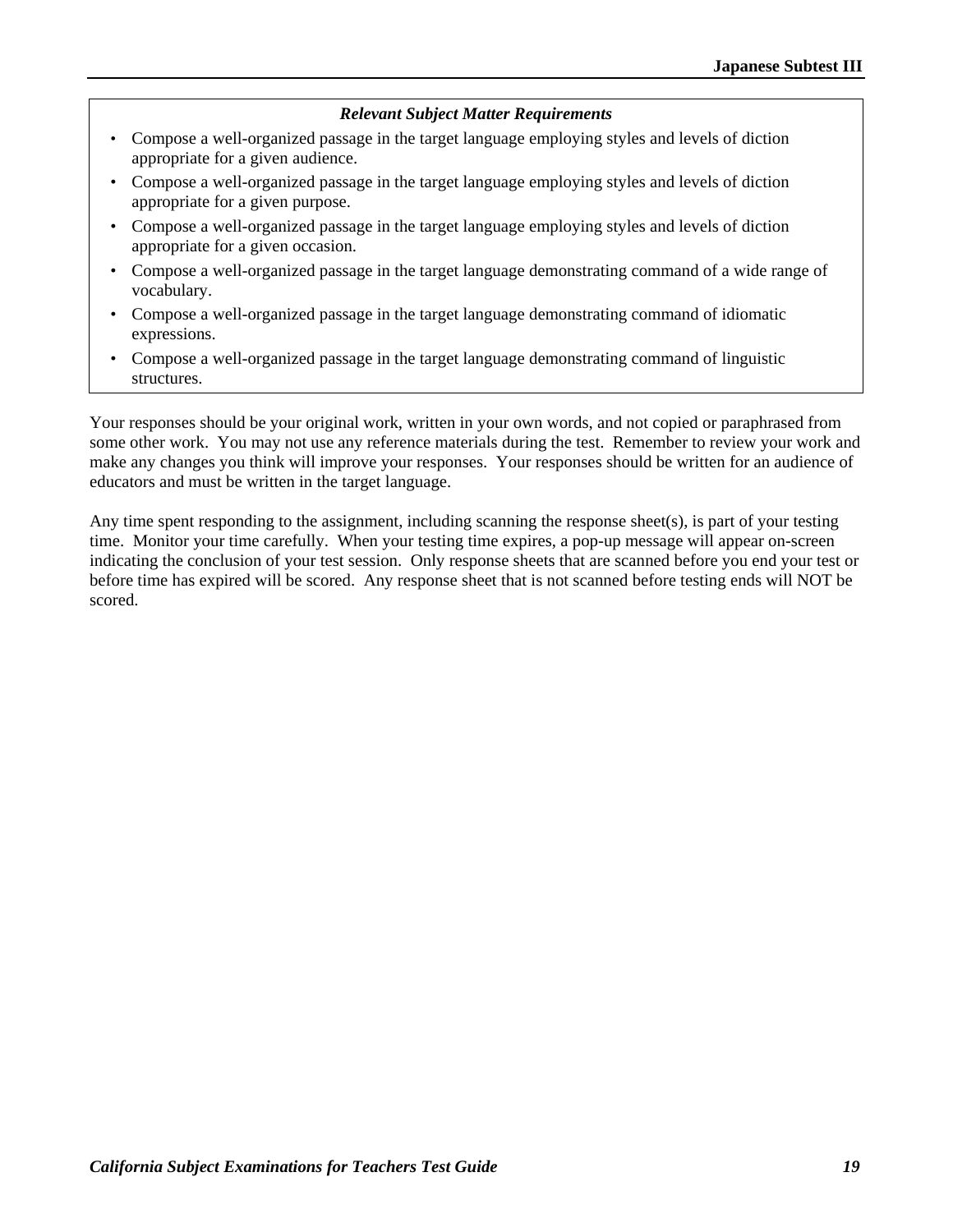## 10. **Complete the exercise that follows.**

Writing in Japanese, use the space provided to narrate an incident or event that you experienced as a student in high school or college. In your response you may include, but are not limited to, the following information.

- when the incident or event took place
- where the incident or event took place
- the circumstances in which the incident or event took place
- the outcome of the incident or event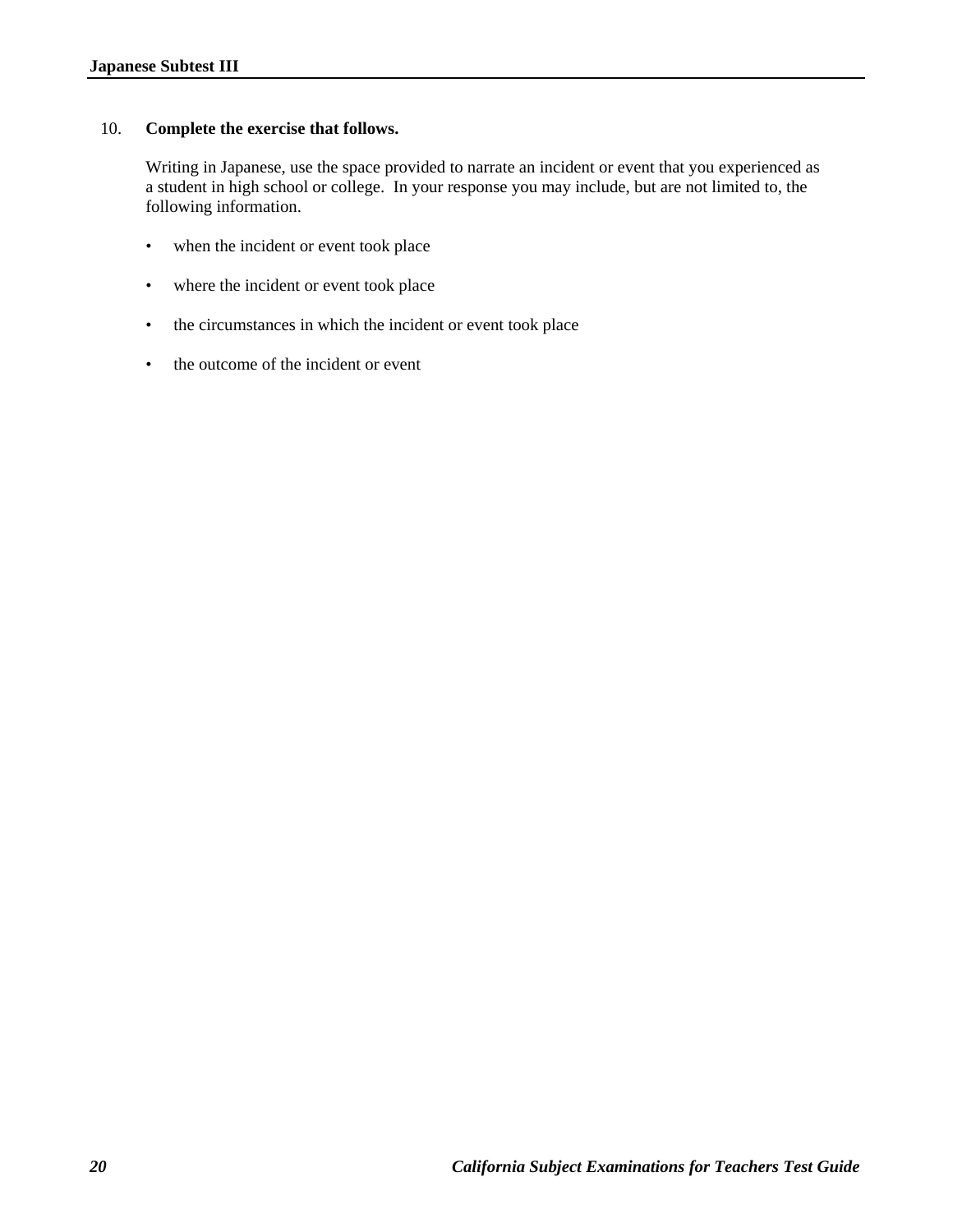## 11. **Complete the exercise that follows.**

Imagine that a friend from Japan is considering enrolling in a postgraduate program at a college or university in the general area where you are currently living and has asked you to provide some information about the area in which you live. Write a letter in Japanese to your friend responding to this request for information. In your letter you must include, but are not limited to, the following topics:

- a brief description of some important features of the area in which you live (for example, climate, natural features, distribution of people, mix of population, regional differences within the state, cultural amenities, educational and medical facilities, recreational and entertainment options); and
- an analysis of the advantages and disadvantages of living and going to school in your area.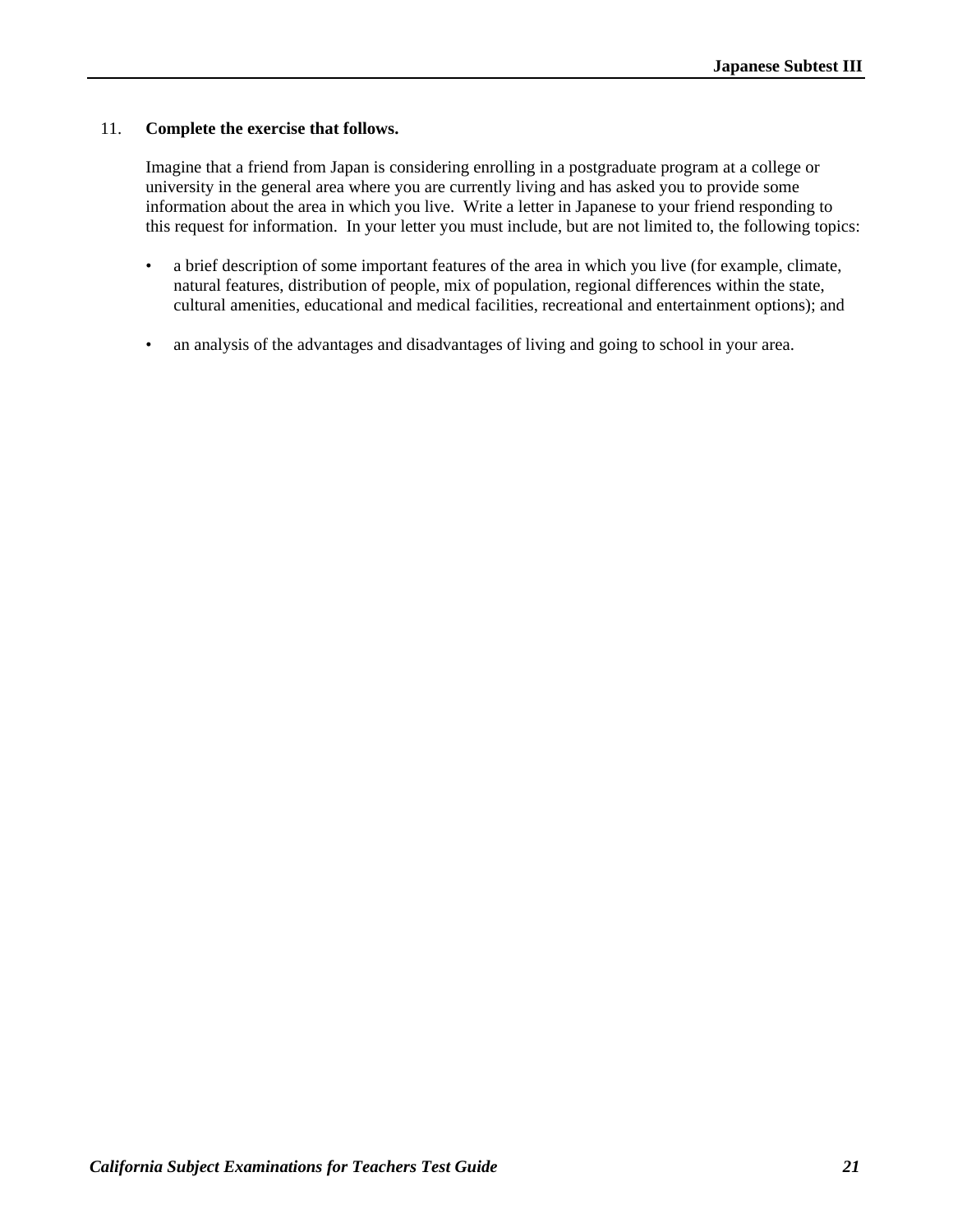## **Acknowledgments**

## **Question Number**

7. Matsuoko, Kazuko. "Osewani Narippanashi." *Shousetsu Shincho*, March 2004, as appears on http://www.shinchosha.co.jp/shoushin/200403/c\_wagashi.html. Reprinted with permission.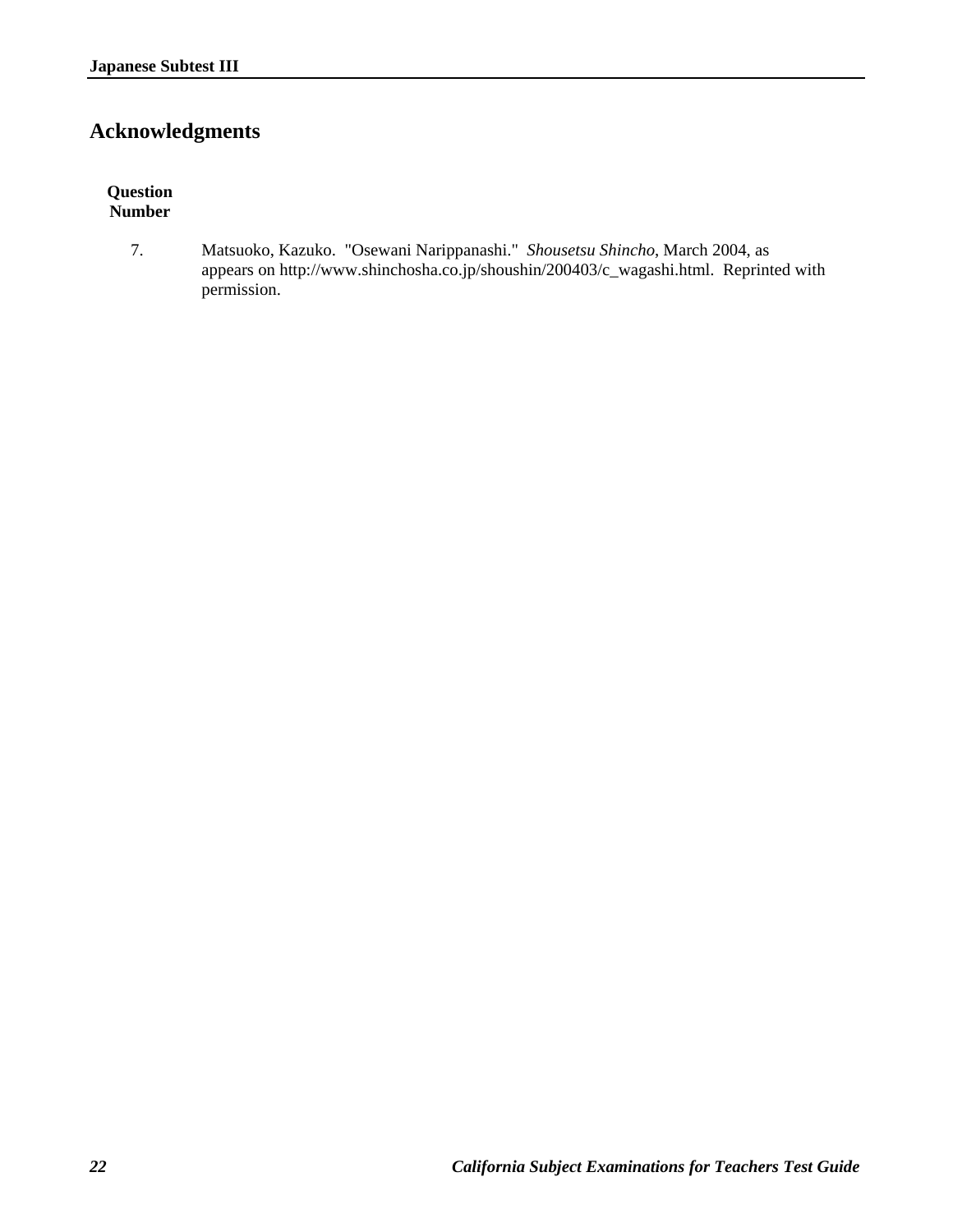## **Annotated Responses to Sample Multiple-Choice Questions for CSET: Japanese Subtest III**

## **Language and Communication: Listening Comprehension**

- 1. **Correct Response: C.** (SMR Code: 5.2) The conversation begins with Mr. Suzuki asking Ms. Oda what he can do for her and ends with Ms. Oda telling Mr. Suzuki that she wants some tomatoes. Also, Ms. Oda says that she has not seen Mr. Suzuki recently because a new supermarket opened up near where she lives. Therefore, based on information provided in the conversation, one can conclude that the two speakers are at Mr. Suzuki's market.
- 2. **Correct Response: D.** (SMR Code: 5.1) At the beginning of the conversation, Mr. Suzuki mentions that he has not seen Ms. Oda for a long time. In response, Ms. Oda explains that she has been shopping at a new supermarket that opened up near her home because it is so conveniently located for her.

## **Language and Communication: Reading Comprehension**

- 3. **Correct Response: B.** (SMR Code: 6.1) According to the text, Tokyo officials say they need to raise the tolls on the Tokyo Highway in order to "get out of the red" and keep the highway financially solvent.
- 4. **Correct Response: D.** (SMR Code: 6.2) With its fact-based text and quotes used for emphasis and interest, the passage is written in the style of a front-page newspaper article whose primary function is to inform. If the passage were an editorial or a letter to an editor, it would focus more on persuading readers about a particular viewpoint than on informing them. If the passage were a business news analysis, it would place more emphasis on specific financial aspects of the toll increase and less emphasis on the reactions of typical highway users.
- 5. **Correct Response: A.** (SMR Code: 6.3) Information in the passage best supports the assertion that many people are opposed to the proposal to increase tolls on the Tokyo Highway. This is seen in the assertion that "since there are many people who use this highway, there are many opposing voices." It is also seen in the last paragraph, which includes quotes from two highway users who are very upset about the proposed toll increases.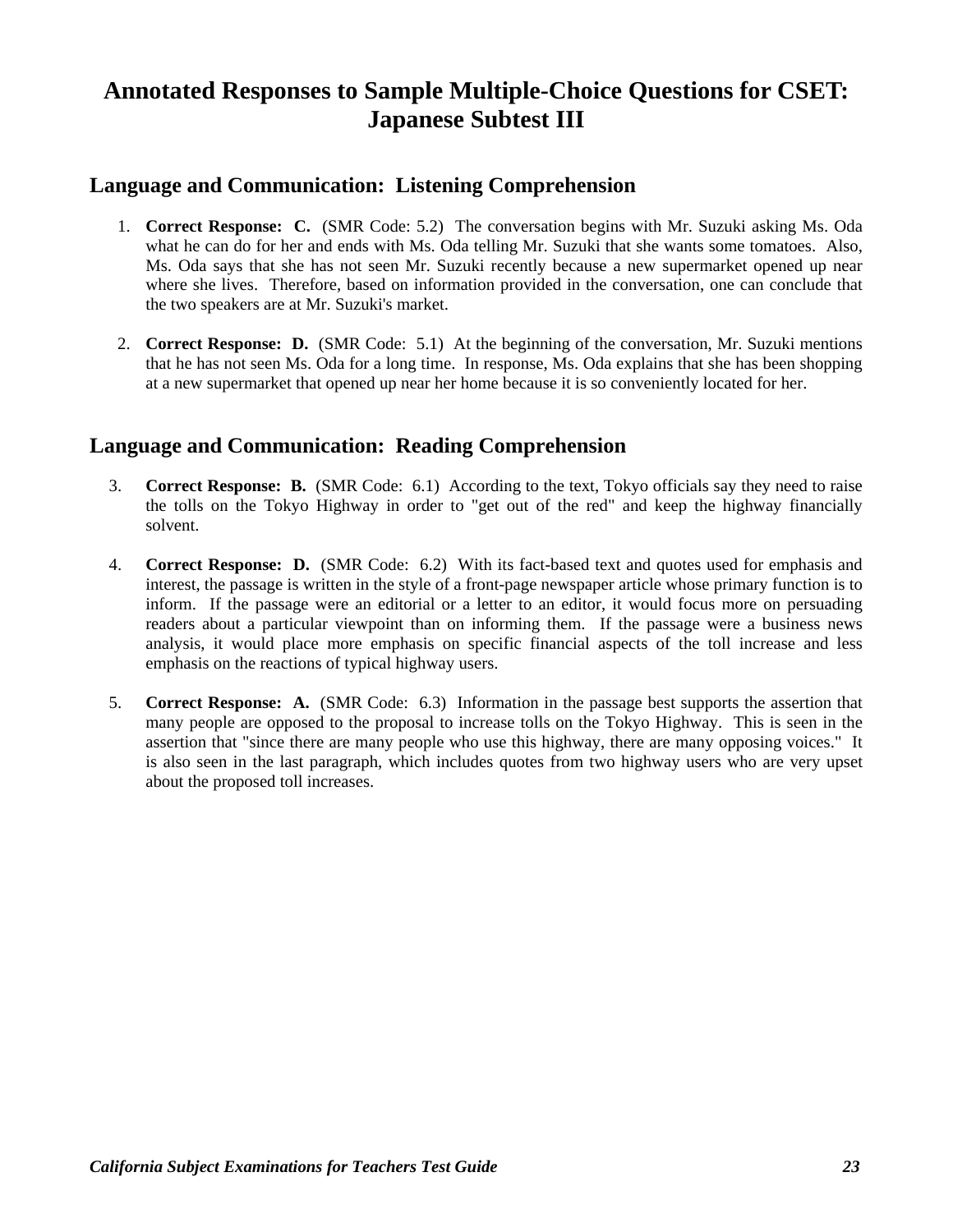## **Examples of Strong Responses to Sample Constructed-Response Questions for CSET: Japanese Subtest III**

## **Language and Communication: Oral Expression**

## **Question #6**

A strong response to this oral expression constructed-response assignment would address the assigned topic in the target language and develop the topic by elaboration of specific points. The response would be delivered in a consistently clear manner. The speaker would speak fluently, using a variety of sentences. The speaker's vocabulary would show mastery of a broad vocabulary including appropriate idiomatic expressions. The speaker would handle simple and complex linguistic constructions, avoiding errors that interfere with communication. The speaker would exhibit good to excellent pronunciation and intonation.

Examples that might be mentioned in a response to question #6 could include:

- a brief description of some of the important features of the area in which you live (for example, climate, natural features, distribution of people, mix of population, regional differences within the state, cultural amenities, educational and medical facilities, recreational and entertainment options)
- an analysis of the advantages and disadvantages of living and working in your area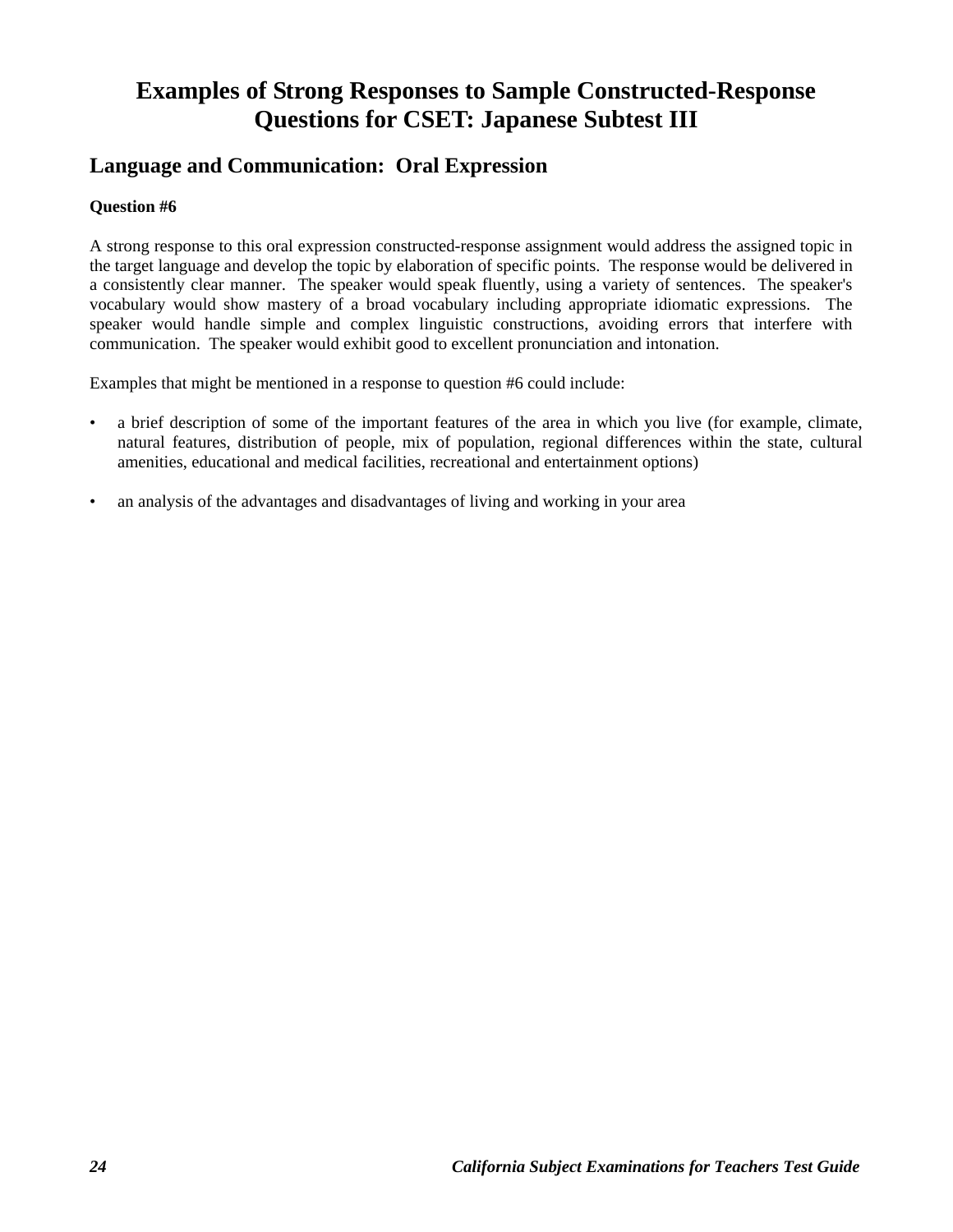## **Question #7**

A strong response to this oral expression constructed-response assignment would address the assigned topic in the target language and develop the topic by elaboration of specific points. The response would be delivered in a consistently clear manner. The speaker would speak fluently, using a variety of sentences. The speaker's vocabulary would show mastery of a broad vocabulary including appropriate idiomatic expressions. The speaker would handle simple and complex linguistic constructions, avoiding errors that interfere with communication. The speaker would exhibit good to excellent pronunciation and intonation.

Examples that might be mentioned in a response to question #7 could include:

- a description of the college or university: its size, whether it is in an urban or a rural setting, the student population, etc.
- an explanation of why you chose to attend that college or university, e.g., the geographical location or the recreational activities in the area
- an analysis of what you liked or disliked about the college or university, e.g., the courses or programs offered, the extracurricular activities available, or the social life in the dormitory
- a discussion of your satisfaction or dissatisfaction with the courses, professors, food, dormitories, education you received, etc.

## **Language and Communication: Listening Comprehension**

#### **Question #8 (Score Point 3 Response)**

山本よしえさんの主人が妻の出産のため病院へやってきた。主人は出張だ、たらしく 長野から車を飛ばしてやってきたらしい。そのことについて夫はがっかりしていた。主人 は妻の様態を聞き、それを聞いた看護士は順調だと言っていた。夫がついた時にはもう赤 ちゃんは産まれていて女の子だった。その後がかりしている夫に看護士さんがこれからが 大事だから気にしないでと言ってた。そして看護士さんが夫のことを「お父さん」と呼ん で話しだすと夫は少し動揺しながら笑っていた。看護士さんが二人がいる部屋の番号 は818号室と伝え、エレベーターから行けることを夫に告げてそこで二人はわかれた。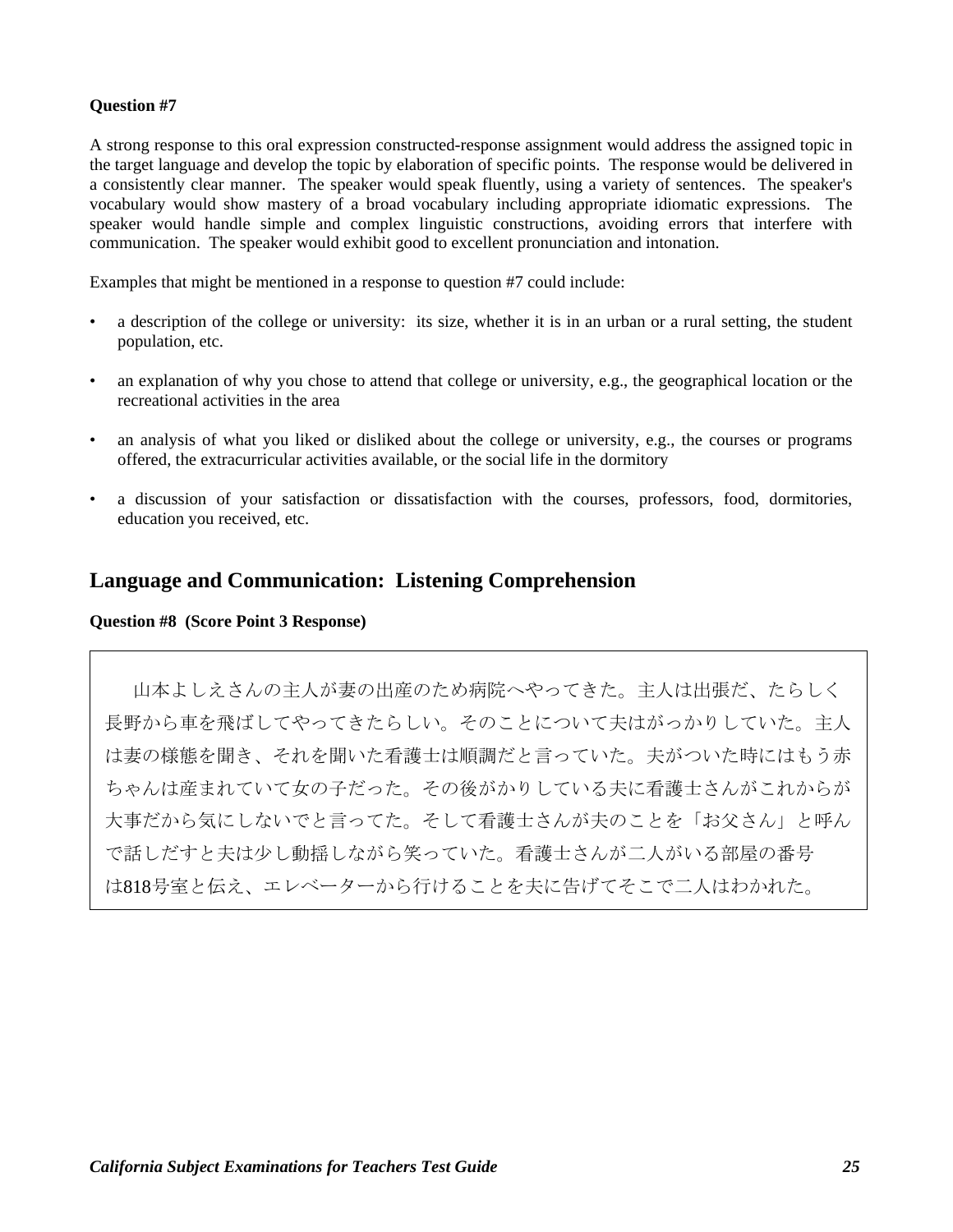## **Language and Communication: Reading Comprehension**

## **Question #9 (Score Point 3 Response)**

フランス料理店に、ある作家が、自分の先生を昼食に御招待した。様々な美術評論の 翻訳活動を開始する上で、先生から助言を受けた感謝の気持ちにと、考えたのだ。選んだ 料理屋は、高級感あふれる東京の一画にあるとても優雅な料理屋で、門をくぐるにも人 は、緊張した。案の定、作家がメニューを広げた時、メニューに値段の表示がなかったこ とに、驚きを隠せずにいられなかった。彼女の表情を見た先生は、大丈夫なのか、と尋 ね、持ち合わせが足りないようであれば、食事の負担をしても良い、と伝えた。

まったく値段の表示がないメニューを受け取ったことで、この作家が、料理店の食事 料金についてなんの手がかりが示されてないことに心配するのは、もっともなことだ。 あまりにも見え透いた形でメニューの値段の問題について言及した自分に、少々赤面し、 先生には、仮に、食事の請求書の支払いのため、十分なお金を持ち合わせなかった場合で も、必ず、自分が支払うと、念を押した。作家は、元々、今回、先生への感謝を表わすた めのもてなしの機会と考えていたが、仮に、先生が支払うことになったら、実に、この昼 食会は、先生が彼女のために行った数々の好意のリストの一事例に加わってしまう。

このフランス料理店は、東京の優雅で粋な場所にあった。この料理店では、男女のカ ップルで食事をする際、男性客が、食事代の負担をするとされていた。よって、男性の客 は、値段が明らかなメニューを手渡され、女性客の方は、値段を伏せたメニューを受け取 っていたのだ。

*continued on next page*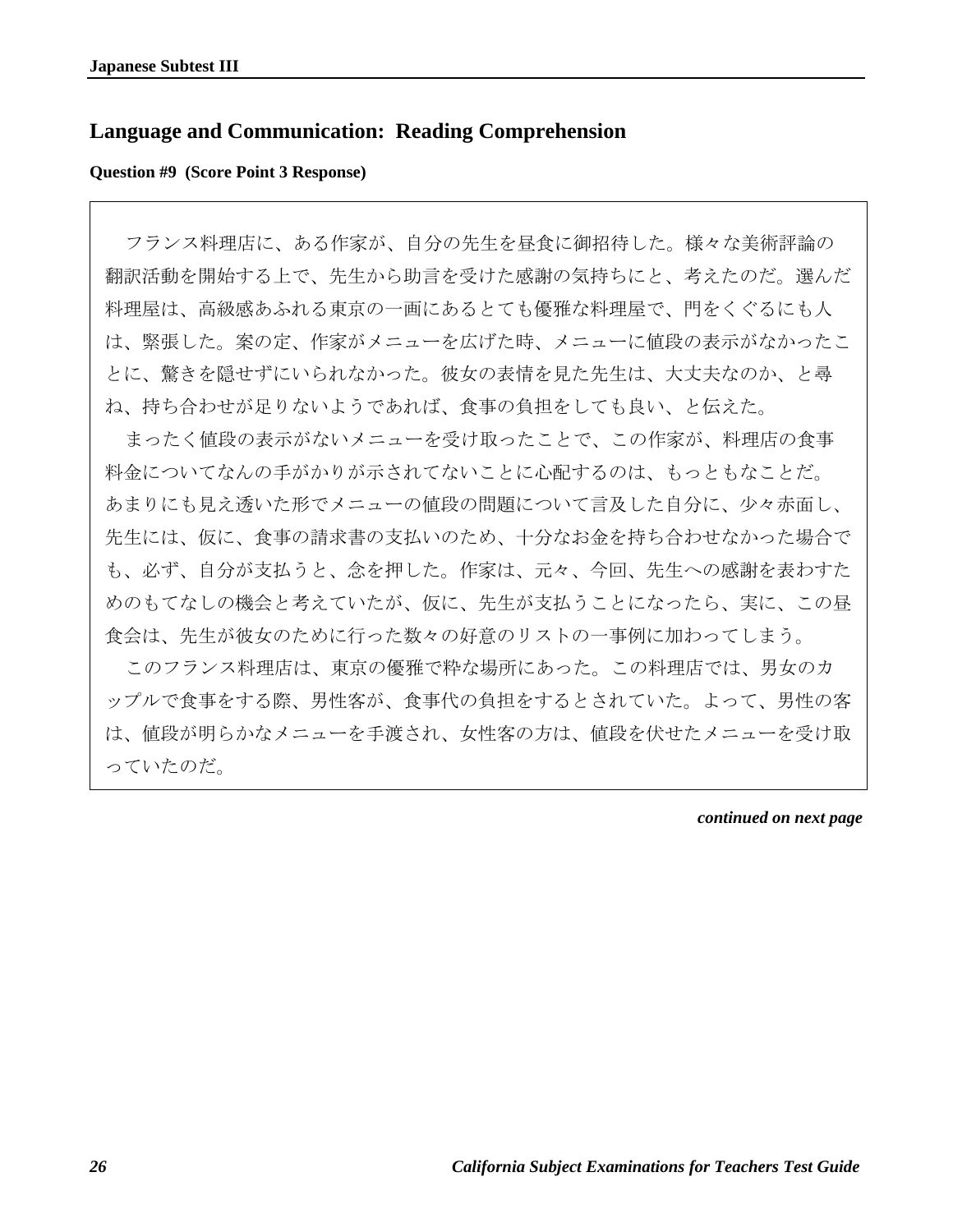## **Language and Communication: Written Expression (Short [Focused]-Response Question)**

## **Question #10 (Score Point 3 Response)**

この出来事は、学校での長い一日が終ってから起こったことだ。夕暮れで、土砂降り の雨に見舞われていた。高校の下校の門へのいつもの行路を歩いていた。田舎にあったた め、学校には、たくさんの木々と茂みがあった。今の夕方、茂みの横に沿って歩きなが ら、少々疲れを感じていた頃、「シューッ」という音が聞こえてきた。あまり気にせず に、歩きつづけながら音のする方へ顔を向けた時、細い緑色のヘビが「シューッ」と音を 立てていたことに気がついた。

普段の場合なら、とても恐れたことだろう。その日は、おそらく、学校での長い一日 を過ごして、あまりにも疲れていたのだろう。ヘビを一目で見て、『黙れ!』と言って、 歩き続けた。ヘビから10歩ぐらい進んだところだろうか、自分がヘビに話しかけ、その生 きものに黙るよう、求めたことに気づいた。

その時点で、自分に危害を及ぼしうる危険な生き物にとても近い所にいた自分に気が ついた。少しも恐れていない、と装わざるをえなかったが、恐怖心を表に出さず、そのま ま、歩いた。幸いにして、そのヘビは後をつけて来なかった。

自分のことばにパワーが、多少、働いて、ヘビが、自分に危害を及ぼすことをやめた のか。それとも、人が、ヘビ自身に向かって、実に、黙るよう求めたことに大変びっくり したためだろうか。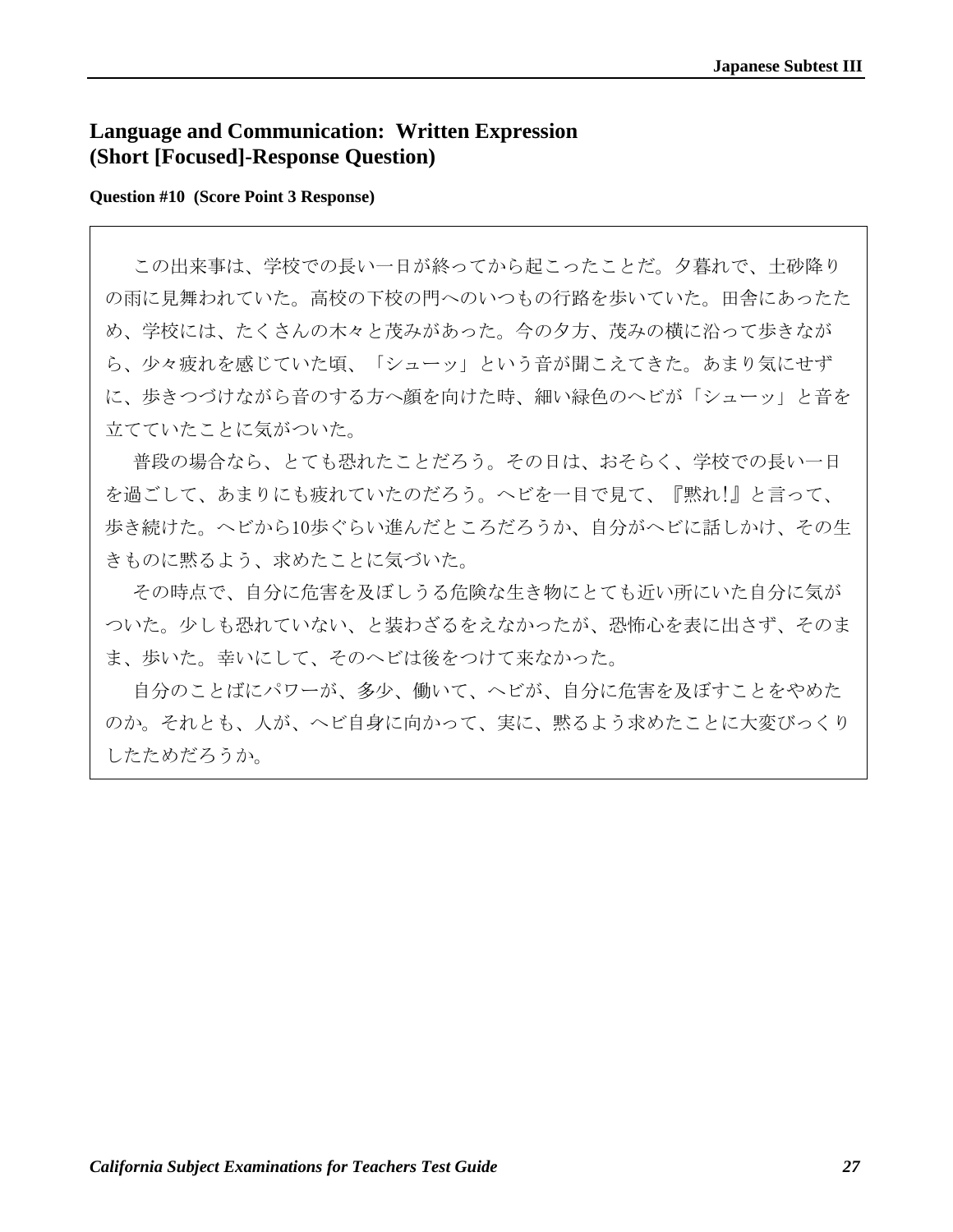## **Language and Communication: Written Expression (Extended-Response Question)**

## **Question #11 (Score Point 4 Response)**

## すみこ様、

アマースト市に引越されると聞いて喜んでいます。こちらに移ってから2年が経ちま す。きれいで、静かな大学の町です。はっきり言って、子供のいる家庭には、良い環境の ようです。スポーツや自然を好む人なら、ここでは、かなりいろんなことができます。サ イクリングとハイキングを楽しむ人々が多いし、冬には、クロスカントリー・スキーも出 来ます。ここは、本当にたくさんの山脈があり、絶景です。また、四季については、季節 の区別がはっきりしています。個人的には、ここでの最も美しい季節は、秋だと思います が、私のアパートから、山々の素晴らしい眺めを堪能することができ、雪に覆われた山脈 も美しいものです。まわりの自然に大変恵まれているので、ここの空気の質も素晴らしい ものです。

アマースト市は、教育面では、良い場所で、この辺りにたくさんの大学があり、大学生 活のための良質なリソースを提供してくれるでしょう。数多くの図書館を利用できます。 ここの学生サービスもずいぶん充実しています。反面、私達のような独身の人達にとっ て、楽しみは、さほどありません。学部生なら、人と出会う機会は、もっとあるでしょう が、私達の年代の人達は、ほとんど既婚者です。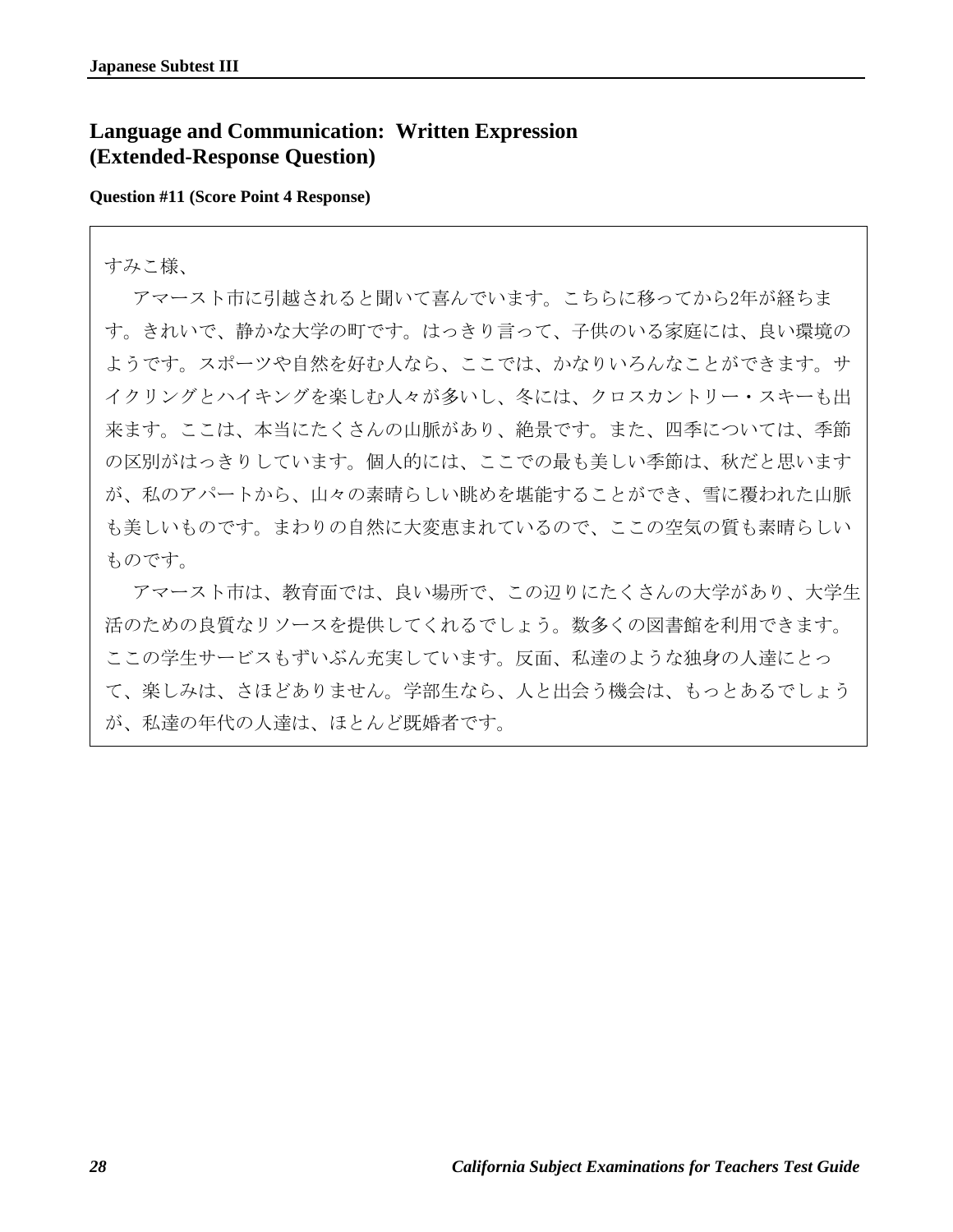## **Scoring Information for CSET: Japanese Subtest III**

Responses to the multiple-choice questions are scored electronically. Scores are based on the number of questions answered correctly. There is no penalty for guessing.

Responses to constructed-response questions are scored by qualified California educators using focused holistic scoring.

Because the constructed-response questions on CSET: Japanese Subtest III are of two types—one type requiring a short (focused) response taking approximately 10–15 minutes (for written responses) or 2 minutes (for oral responses) to complete, and another type requiring an extended response taking approximately 30–45 minutes to complete—two sets of performance characteristics and two scoring scales will be used to score responses to the constructed-response questions. Scorers will judge the overall effectiveness of your responses while focusing on the appropriate performance characteristics that have been identified as important for this subtest (see below and pages 30 and 32). Each response will be assigned a score based on an approved scoring scale (see pages 30, 31, and 33).

Your performance on the subtest will be evaluated against a standard determined by the Commission on Teacher Credentialing based on professional judgments and recommendations of California educators.

## **Performance Characteristics and Scoring Scales for CSET: Japanese Subtest III**

## **A. SHORT (FOCUSED)-RESPONSE QUESTIONS**

**Performance Characteristics.** The following performance characteristics will guide the scoring of responses to the short (focused)-response constructed-response questions on CSET: Japanese Subtest III.

| <b>PURPOSE</b>                            | The extent to which the response addresses the constructed response assignment's<br>charge in relation to relevant CSET subject matter requirements. |
|-------------------------------------------|------------------------------------------------------------------------------------------------------------------------------------------------------|
| <b>SUBJECT MATTER</b><br><b>KNOWLEDGE</b> | The application of accurate subject matter knowledge as described in the relevant<br>CSET subject matter requirements.                               |
| <b>SUPPORT</b>                            | The appropriateness and quality of the supporting evidence in relation to relevant<br>CSET subject matter requirements.                              |

## *Relevant Subject Matter Requirements for Listening Comprehension*

- Demonstrate an understanding of the main ideas and significant details of oral messages in a variety of authentic contexts.
- Make deductive and inductive inferences based on information contained in oral messages.
- Analyze and evaluate oral messages in relation to their purpose, context, and point of view.

## *Relevant Subject Matter Requirements for Reading Comprehension*

- Demonstrate an understanding of the main ideas and significant details of written texts.
- Make deductive and inductive inferences based on information contained in written texts.
- Apply critical reasoning skills to written texts.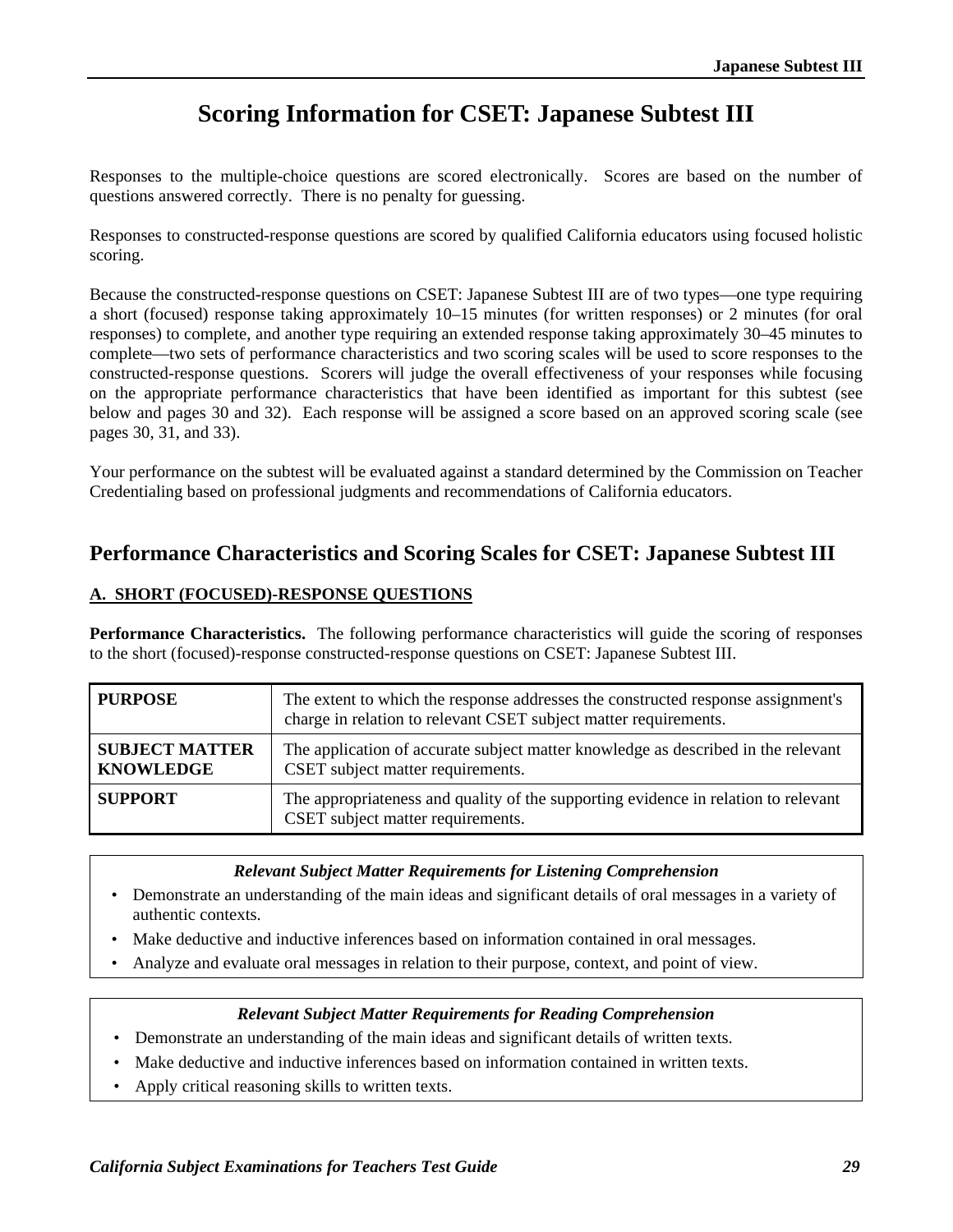## *Relevant Subject Matter Requirements for Written Expression*

- Compose a well-organized passage in the target language employing styles and levels of diction appropriate for a given audience.
- Compose a well-organized passage in the target language employing styles and levels of diction appropriate for a given purpose.
- Compose a well-organized passage in the target language employing styles and levels of diction appropriate for a given occasion.
- Compose a well-organized passage in the target language demonstrating command of a wide range of vocabulary.
- Compose a well-organized passage in the target language demonstrating command of idiomatic expressions.
- Compose a well-organized passage in the target language demonstrating command of linguistic structures.

## *Relevant Subject Matter Requirements for Oral Expression*

- Construct connected oral discourse that communicates a message effectively.
- Construct connected oral discourse that demonstrates a wide range of vocabulary.
- Construct connected oral discourse that demonstrates idiomatic expressions.
- Construct connected oral discourse that demonstrates linguistic structures.

**Scoring Scale.** Scores will be assigned to each response to the short (focused)-response constructed-response questions on CSET: Japanese Subtest III according to the following scoring scale.

| <b>SCORE</b><br><b>POINT</b> | <b>SCORE POINT DESCRIPTION</b>                                                                                                                                                                                                                                                                                                                                                             |  |
|------------------------------|--------------------------------------------------------------------------------------------------------------------------------------------------------------------------------------------------------------------------------------------------------------------------------------------------------------------------------------------------------------------------------------------|--|
|                              | The "3" response reflects a command of the relevant knowledge and skills as defined in the<br><b>CSET</b> subject matter requirements for World Languages.                                                                                                                                                                                                                                 |  |
| 3                            | The purpose of the assignment is fully achieved.                                                                                                                                                                                                                                                                                                                                           |  |
|                              | There is an accurate application of relevant subject matter knowledge.<br>$\bullet$                                                                                                                                                                                                                                                                                                        |  |
|                              | There is appropriate and specific relevant supporting evidence.<br>٠                                                                                                                                                                                                                                                                                                                       |  |
| 2                            | The "2" response reflects a general command of the relevant knowledge and skills as defined<br>in the CSET subject matter requirements for World Languages.<br>The purpose of the assignment is largely achieved.<br>There is a largely accurate application of relevant subject matter knowledge.<br>There is acceptable relevant supporting evidence.                                    |  |
|                              | The "1" response reflects a limited or no command of the relevant knowledge and skills as<br>defined in the CSET subject matter requirements for World Languages.<br>The purpose of the assignment is only partially or not achieved.<br>There is limited or no application of relevant subject matter knowledge.<br>٠<br>There is little or no relevant supporting evidence.<br>$\bullet$ |  |

#### *continued on next page*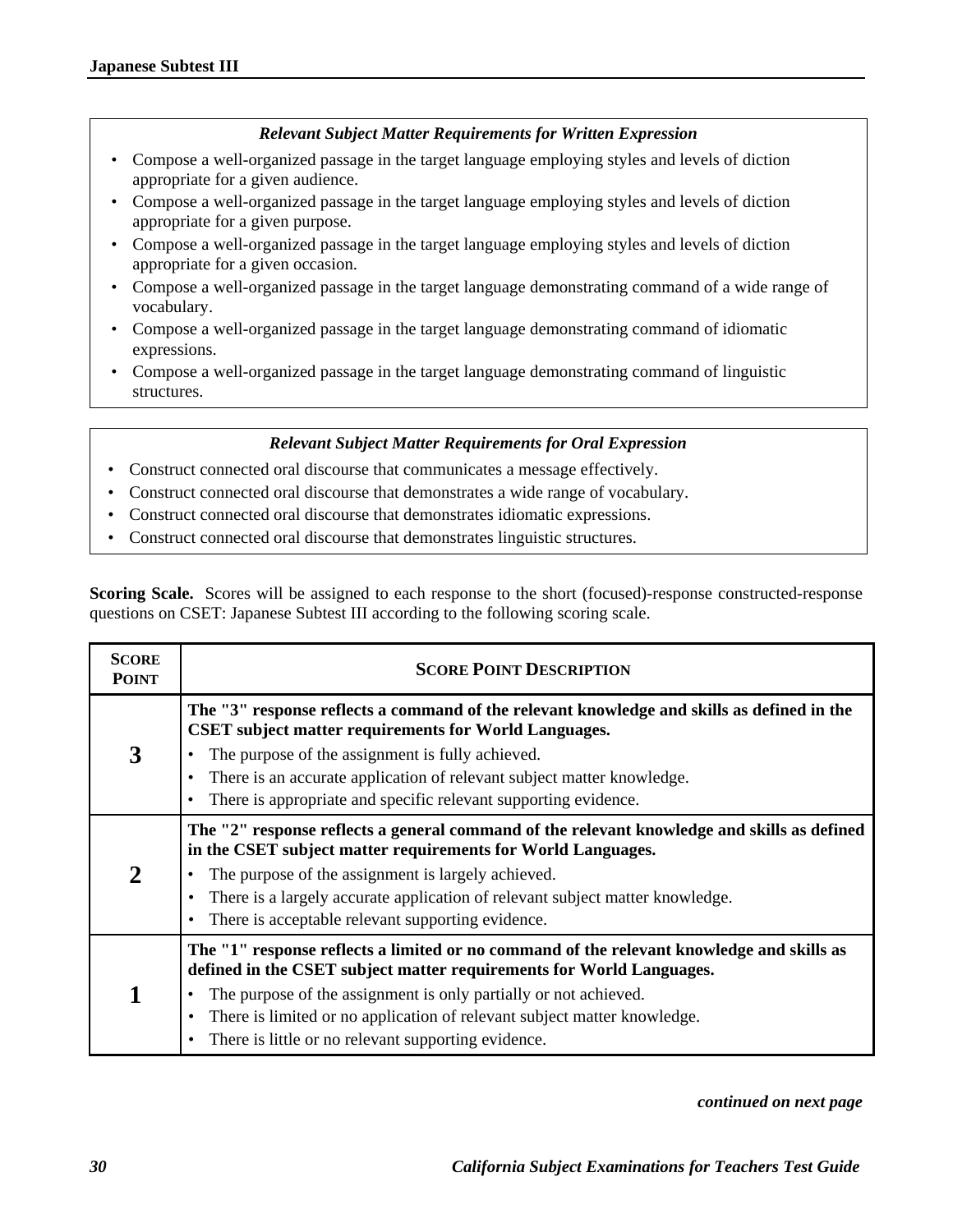*For Listening Comprehension and Reading Comprehension:* 

| U | The "U" (Unscorable) is assigned to a response that is unrelated to the assignment, illegible,<br>not in the target language or English, or does not contain a sufficient amount of original<br>work to score. |
|---|----------------------------------------------------------------------------------------------------------------------------------------------------------------------------------------------------------------|
| B | The "B" (Blank) is assigned to a response that is blank.                                                                                                                                                       |

## *For Written Expression:*

| U | The "U" (Unscorable) is assigned to a response that is unrelated to the assignment, illegible,<br>not in the target language, or does not contain a sufficient amount of original work to score. |
|---|--------------------------------------------------------------------------------------------------------------------------------------------------------------------------------------------------|
| B | The "B" (Blank) is assigned to a response that is blank.                                                                                                                                         |

## *For Oral Expression:*

| U | The "U" (Unscorable) is assigned to a response that is unrelated to the assignment,<br>inaudible/incomprehensible, not in the target language, or does not contain a sufficient<br>amount of original work to score. |
|---|----------------------------------------------------------------------------------------------------------------------------------------------------------------------------------------------------------------------|
| B | The "B" (Blank) is assigned to a response that is blank.                                                                                                                                                             |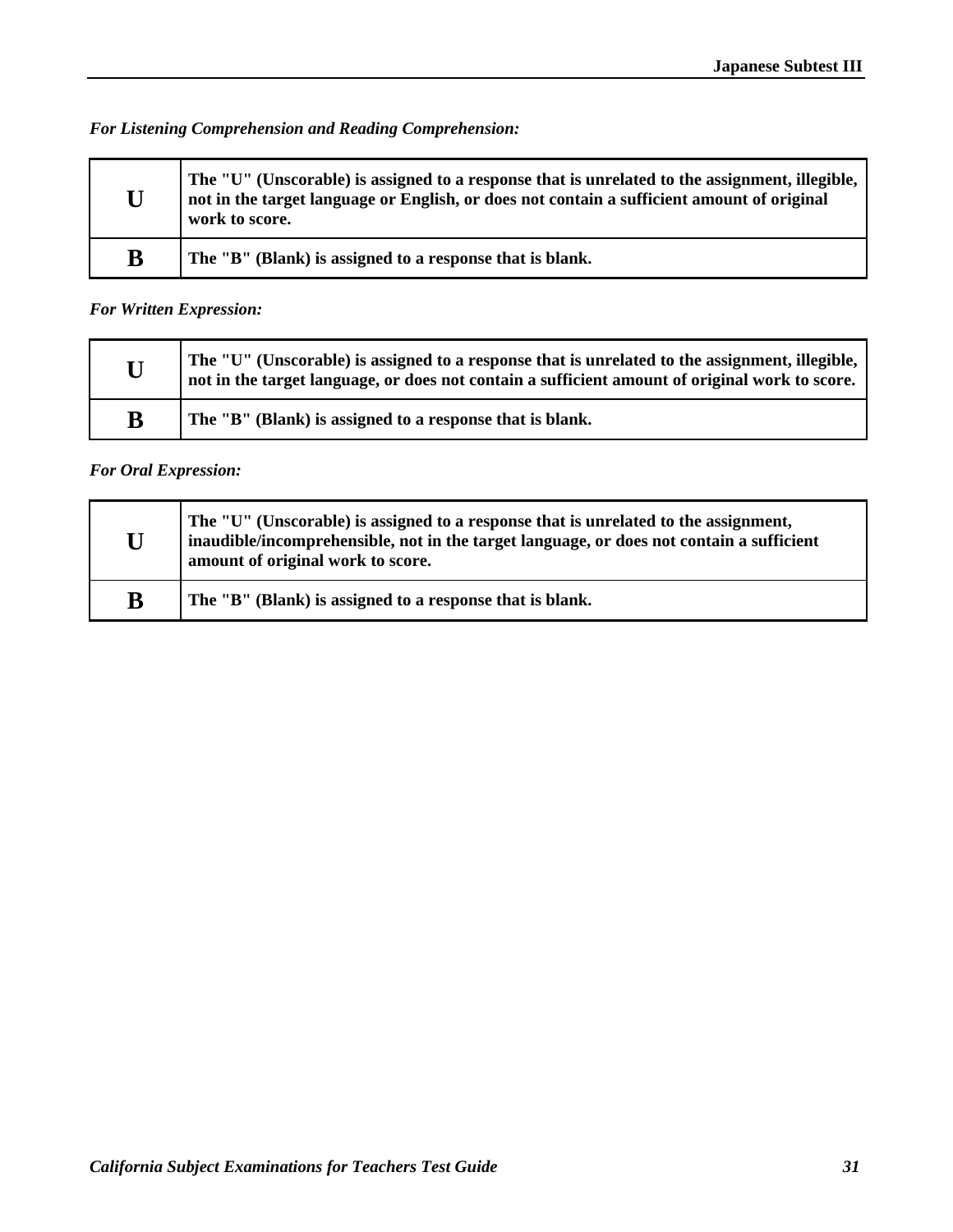## **B. EXTENDED-RESPONSE QUESTION**

**Performance Characteristics.** The following performance characteristics will guide the scoring of responses to the extended-response constructed-response question on CSET: Japanese Subtest III.

| <b>PURPOSE</b>        | The extent to which the response addresses the constructed-response<br>assignment's charge in relation to relevant CSET subject matter<br>requirements. |
|-----------------------|---------------------------------------------------------------------------------------------------------------------------------------------------------|
| <b>SUBJECT MATTER</b> | The application of accurate subject matter knowledge as described in the                                                                                |
| <b>KNOWLEDGE</b>      | relevant CSET subject matter requirements.                                                                                                              |
| <b>SUPPORT</b>        | The appropriateness and quality of the supporting evidence in relation to<br>relevant CSET subject matter requirements.                                 |
| DEPTH AND BREADTH OF  | The degree to which the response demonstrates understanding of the                                                                                      |
| <b>UNDERSTANDING</b>  | relevant CSET subject matter requirements.                                                                                                              |

## *Relevant Subject Matter Requirements for Written Expression*

- Compose a well-organized passage in the target language employing styles and levels of diction appropriate for a given audience.
- Compose a well-organized passage in the target language employing styles and levels of diction appropriate for a given purpose.
- Compose a well-organized passage in the target language employing styles and levels of diction appropriate for a given occasion.
- Compose a well-organized passage in the target language demonstrating command of a wide range of vocabulary.
- Compose a well-organized passage in the target language demonstrating command of idiomatic expressions.
- Compose a well-organized passage in the target language demonstrating command of linguistic structures.